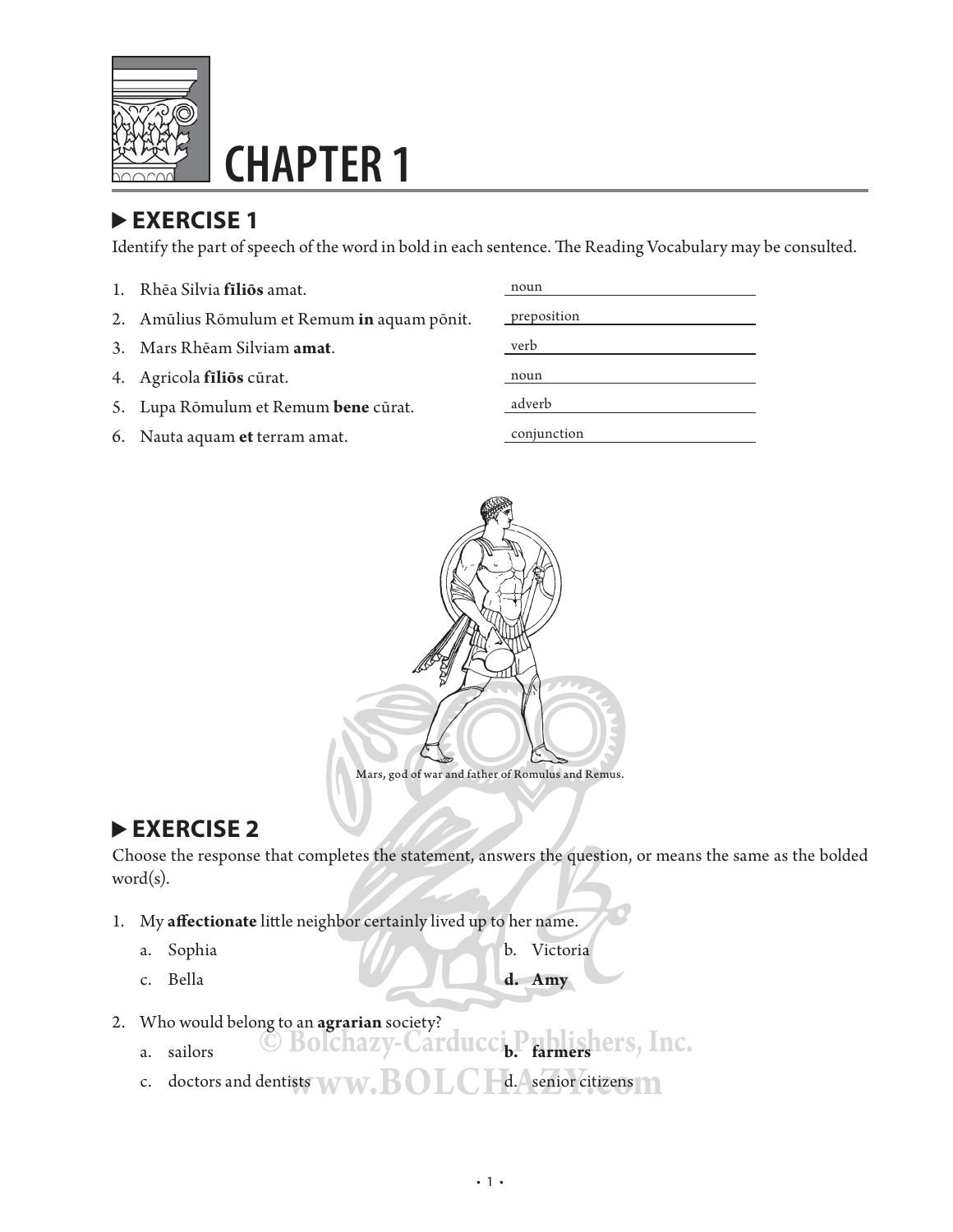| 3. |                | The city <b>aquatics</b> director is in charge of the                                        |                |                                                           |
|----|----------------|----------------------------------------------------------------------------------------------|----------------|-----------------------------------------------------------|
|    | a.             | public gardens.                                                                              | $\mathbf{b}$ . | tennis courts.                                            |
|    |                | c. swimming pools.                                                                           | d.             | baseball fields.                                          |
| 4. |                | Which of the following describes a person performing filial duties?                          |                |                                                           |
|    | а.             | Sam, who cuts grass for his neighbor                                                         |                | b. Agatha, who takes her mother to doctor<br>appointments |
|    |                | Joe, who tutors students after school                                                        |                | d. Noreen, who babysits the children on her block         |
| 5. |                | A sailor measures distance in __________ miles.                                              |                |                                                           |
|    | a.             | English                                                                                      | b.             | Roman                                                     |
|    |                | c. nautical                                                                                  |                | d. international                                          |
| 6. |                | A werewolf reputedly has $a(n)$ ___________ cast to its features.                            |                |                                                           |
|    | a.             | lupine                                                                                       |                | b. equine                                                 |
|    |                | c. piscine                                                                                   |                | d. serpentine                                             |
| 7. |                | Which dogs gained their name from being used to drive game out of their holes in the ground? |                |                                                           |
|    | a.             | bloodhounds                                                                                  |                | b. greyhounds                                             |
|    |                | c. collies                                                                                   |                | d. terriers                                               |
| 8. |                | Which word is <b>NOT</b> derived from terra?                                                 |                |                                                           |
|    | a.             | terrace                                                                                      |                | b. territory                                              |
|    | $\mathbf{c}$ . | terror                                                                                       |                | d. extraterrestrial                                       |
| 9. |                | What is a parterre?                                                                          |                |                                                           |
|    | a.             | a ghostly apparition                                                                         |                | an ornamental flower bed                                  |
|    | c.             | a group that opposes anarchists                                                              |                | d. a type of bug repellent                                |
|    |                | 10. Which of the following describes a person perambulating?                                 |                |                                                           |
|    | a.             | Juan, who is on a walking tour                                                               | b.             | Hope, who is attempting to climb Mt. Everest              |
|    |                | Massimo, who is driving a tourist bus                                                        |                | d. Serena, who is on the track team                       |
|    |                | 11. A student who cares about learning new things is                                         |                |                                                           |
|    | a.             | intelligent                                                                                  |                | amiable                                                   |
|    | c.             | irritating                                                                                   |                | d. curious                                                |
|    |                | 12. Which of the following describes a benefactor? LCCI Publishers, Inc.                     |                |                                                           |
|    | a.             | the woman who donated paintings to the<br>museum                                             |                | b. the city council that raised utility rates             |

c. the logging company that clear-cut the land d. the man who paid his taxes regularly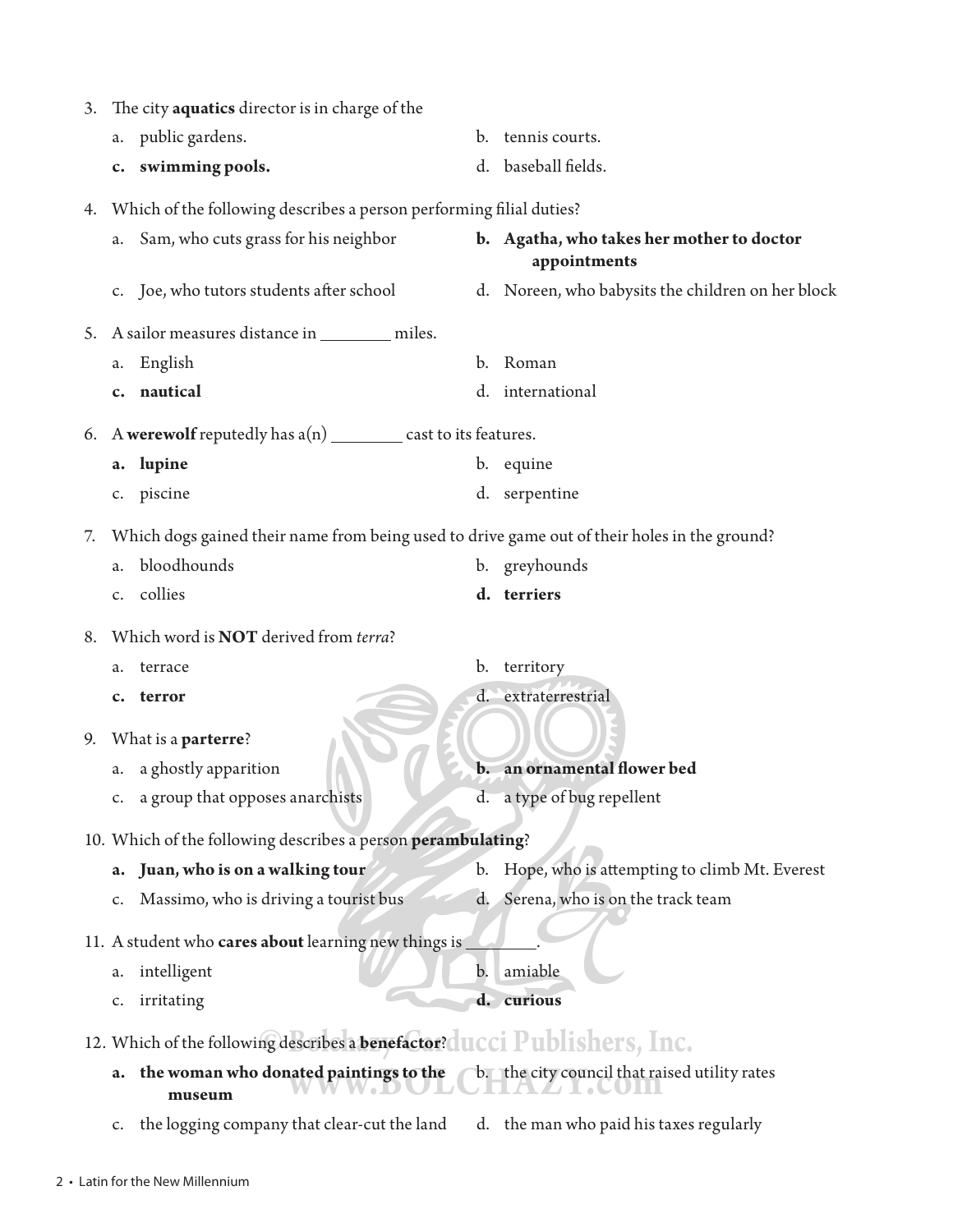Identify whether the word in bold is the subject, predicate nominative, or direct object in each sentence. The Reading Vocabulary may be consulted. (The word *non* means "not.")

| 1. Amūlius non est deus.              | predicate nominative |
|---------------------------------------|----------------------|
| 2. Puella <b>Rōmam</b> amat.          | direct object        |
| 3. Lupa filios cūrat.                 | subject              |
| 4. Nauta <b>aquam</b> amat.           | direct object        |
| 5. Romulus et Remus Romam aedificant. | subject              |
| 6. Athlēta ambulat.                   | subject              |

#### **EXERCISE 4**

Decline the following noun.

1. *aqua, aquae,* f.

|            | Singular | Plural  |
|------------|----------|---------|
| Nominative | aqua     | aquae   |
| Genitive   | aquae    | aquārum |
| Dative     | aquae    | aquīs   |
| Accusative | aquam    | aquās   |
| Ablative   | aquā     | aquis   |

#### **EXERCISE 5**

Identify the case and number of the following nouns. For some, more than one answer is possible. Translate each form into English.

#### **Example:** terrae

|  |  |  |  | genitive singular of the land dative singular to/for the land nominative plural the lands |  |
|--|--|--|--|-------------------------------------------------------------------------------------------|--|
|--|--|--|--|-------------------------------------------------------------------------------------------|--|

|               | nautārum | genitive plural: of the sailors, sailors'                                                                  |
|---------------|----------|------------------------------------------------------------------------------------------------------------|
| $\mathcal{L}$ | fīliae   | genitive singular: of the daughter; dative singular: to/for the daughter; nominative plural: the daughters |

| terram | accusative singular: the land |
|--------|-------------------------------|

- 4. agricolis dative plural: to/for the farmers; ablative plural: by/with the farmers
- 5. poētās accusative plural: the poets
- 6. lupa nominative singular: the she-wolf
- 7. Rōmā ablative singular: by/with/from Rome
- 8. āthlētae genitive singular: of the athlete; dative singular: to/for the athlete; nominative plural: the athletes

**© Bolchazy-Carducci Publishers, Inc. www.BOLCHAZY.com**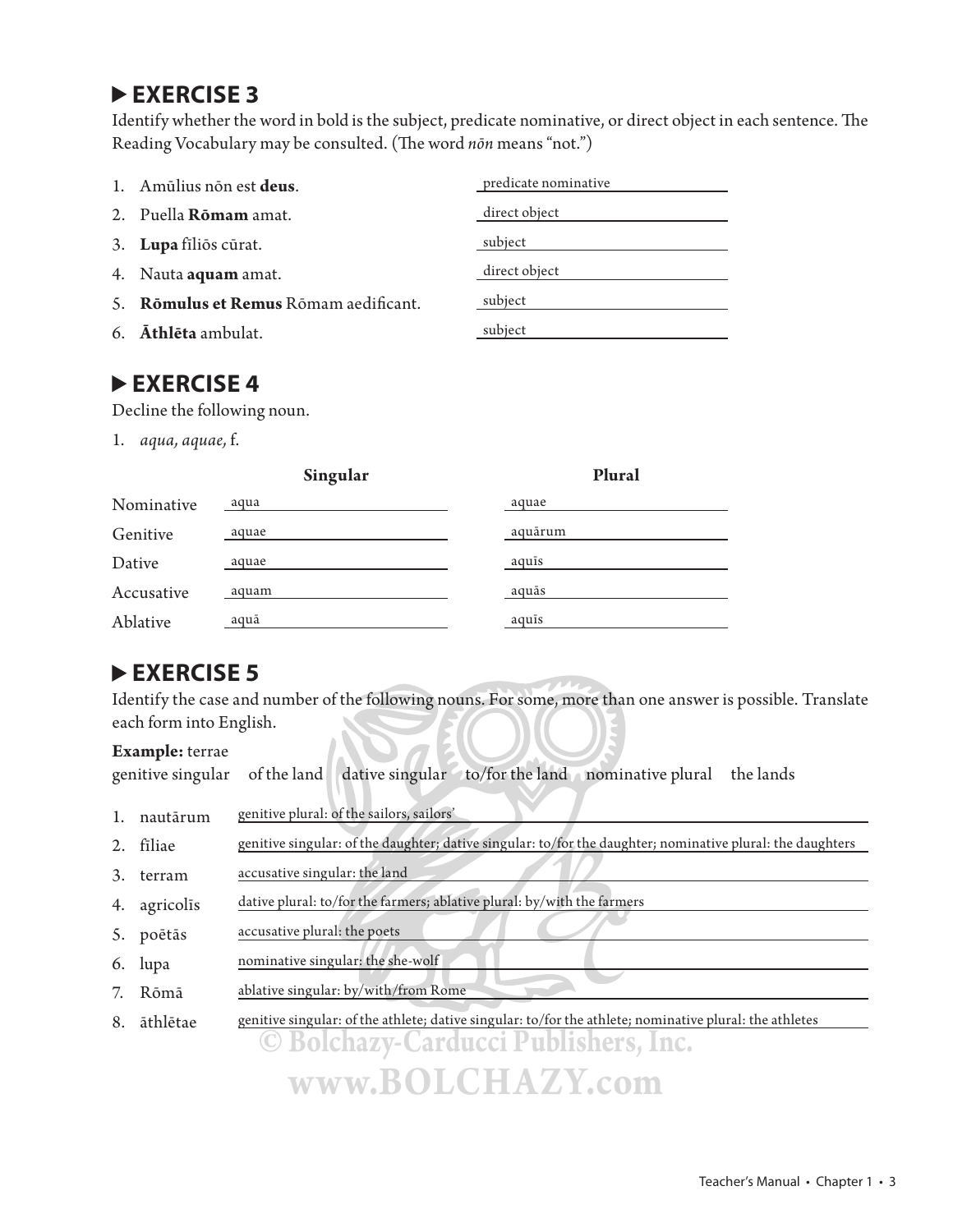Identify the case and number of the following nouns. Change the singular forms into plural and the plural forms into singular. For some, more than one answer is possible.

#### **Example:** puellā

ablative singular puellīs

| 1. | puellae    | genitive singular, dative singular, nominative plural; puellārum/puellīs/puella |
|----|------------|---------------------------------------------------------------------------------|
| 2. | puella     | nominative singular; puellae                                                    |
| 3. | puellās    | accusative plural; puellam                                                      |
| 4. | puellārum  | genitive plural; puellae                                                        |
| 5. | puellis    | dative plural, ablative plural; puellae/puellā                                  |
|    | 6. puellam | accusative singular; puellās                                                    |
|    |            |                                                                                 |

#### **▶ EXERCISE 7**

Complete the following sentences by consulting the Latin reading passage and Reading Vocabulary. Make your answers grammatically correct.

Example: Mārs Rhēam Silviam amat.

- 1. Rhēa Silvia fīliōs / Rōmulum et Remum amat.
- 2. Amūlius Rhēam Silviam / Rōmulum et Remum nōn (*not*) amat.
- 3. Rhēa Silvia fīliōs / Rōmulum et Remum cūrat.
- 4. Amūlius Rhēam Silviam / Rōmulum et Remum nōn (*not*) cūrat.
- 5. Lupa ad aquam ambulat.
- 6. Lupa \_\_\_\_\_\_\_\_ Rōmulum et Remum \_\_\_\_\_\_\_ amat.
- 7. Lupa Rōmulum et Remum bene cūrat.

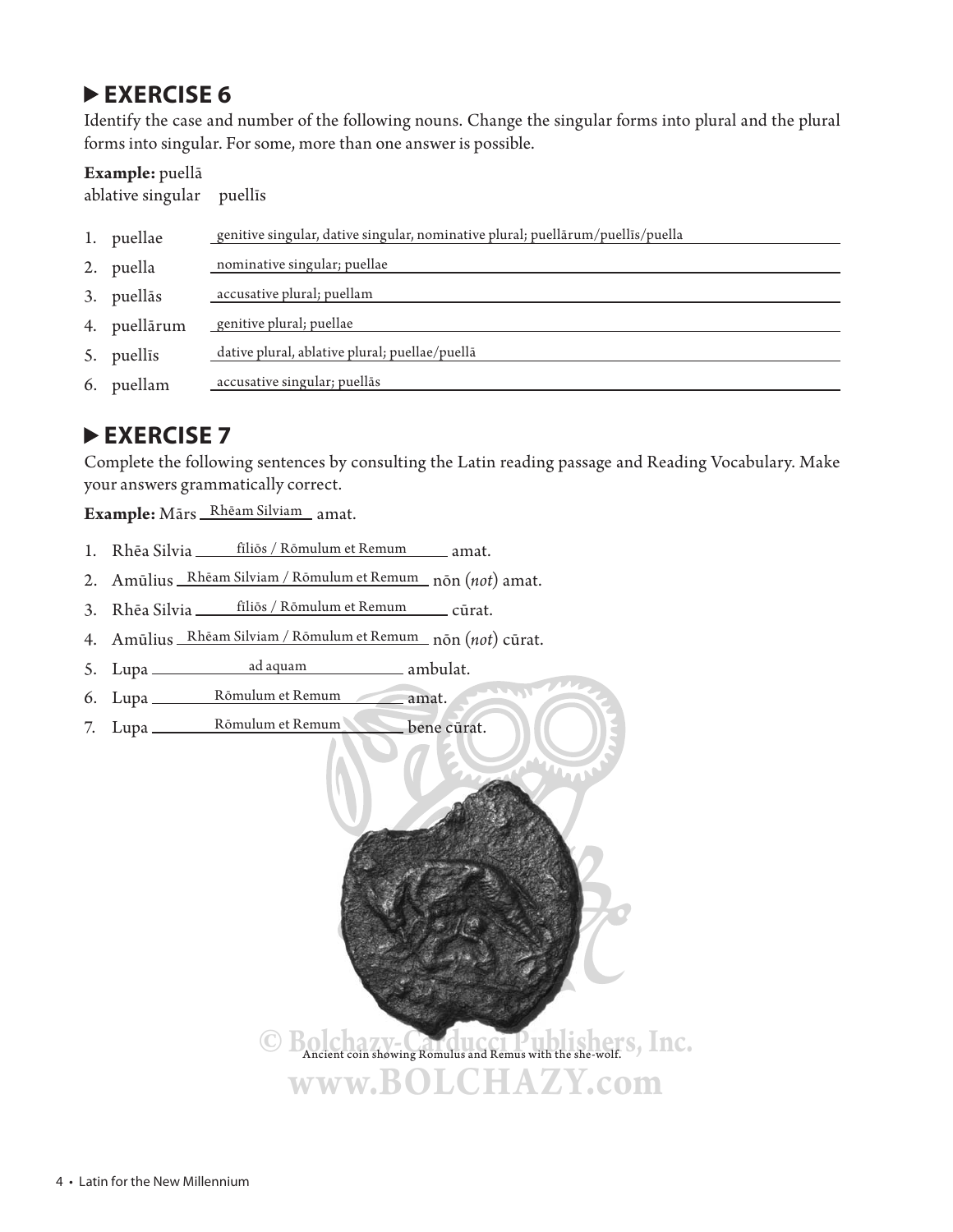## **CONTENT QUESTIONS**

After completing Chapter 1, answer these questions.

- 1. Who were the founders of Rome? Romulus and Remus.
- 2. Name the eight parts of speech. Noun, pronoun, adjective, verb, adverb, conjunction, preposition, interjection.
- 3. What three properties does every noun have? Every noun has case, number, and gender.
- 4. List the names of the five cases in order. Nominative, genitive, dative, accusative, ablative.
- 5. What is the usual gender of nouns of the first declension? Feminine.

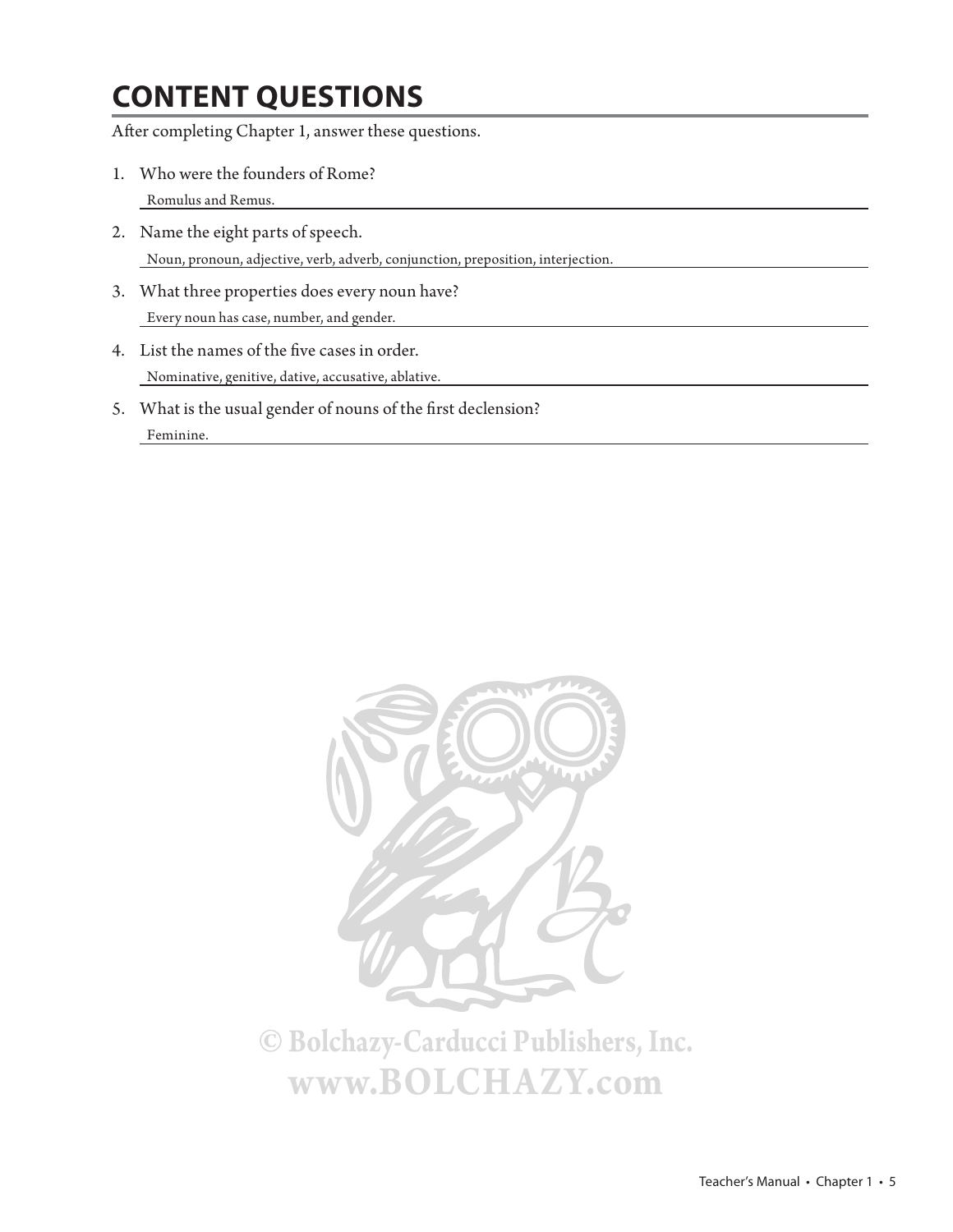

# **CHAPTER 2**

### **EXERCISE 1**

Fill in the blanks by writing 1 for first conjugation and 2 for second conjugation verbs.

| 1. habitō, habitāre, habitāvī, habitātum |  |
|------------------------------------------|--|
| 2. habeō, habēre, habuī, habitum         |  |
| 3. vocō, vocāre, vocāvī, vocātum         |  |
| 4. teneō, tenēre, tenuī, tentum          |  |
| 5. amō, amāre, amāvī, amātum             |  |
| 6. parō, parāre, parāvī, parātum         |  |

### **EXERCISE 2**

Choose the meaning of the Latin word from which the English word is derived.

1. fable

|    |     | a. false     | b. | ancient                              |                | c. story     | d. book  |
|----|-----|--------------|----|--------------------------------------|----------------|--------------|----------|
|    |     | 2. formation |    |                                      |                |              |          |
|    | a.  | make         |    | b. appearance                        |                | c. important | d. begin |
|    |     | 3. patronage |    |                                      |                |              |          |
|    |     | a. father    |    | b. donation                          |                | c. heir      | d. land  |
| 4. |     | inimical     |    |                                      | <b>Part</b>    | WW           |          |
|    | a.  | mind         |    | b. hostile                           | $\mathsf{C}$ . | soldier      | d. like  |
| 5. |     | amble        |    |                                      |                |              |          |
|    | a.  | travel       |    | b. love                              |                | c. walk      | d. drive |
| 6. |     | accuracy     |    |                                      |                |              |          |
|    |     | a. go to     |    | b. care for                          |                | c. why       | d. run   |
| 7. | due |              |    |                                      |                |              |          |
|    | a.  | timely       |    | b. two                               |                | c. doubt     | d. owe   |
|    |     |              |    | © Bolchazy-Carducci Publishers, Inc. |                |              |          |
|    |     |              |    | www.BOLCHAZY.com                     |                |              |          |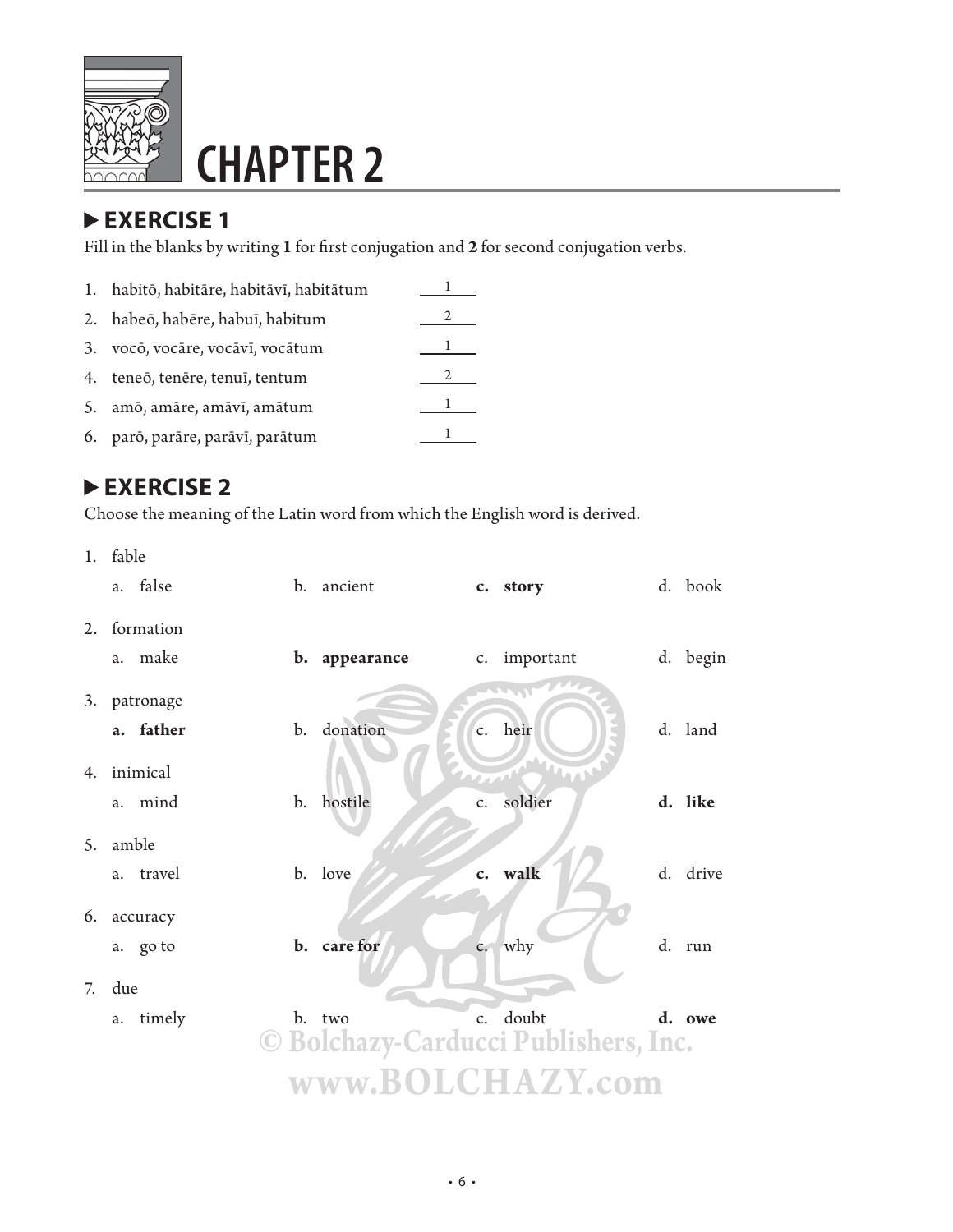|    | 8. expectant    |                |              |                |            |             |
|----|-----------------|----------------|--------------|----------------|------------|-------------|
|    | a. wait for     |                | b. look at   |                | c. be      | d. breathe  |
|    | 9. prohibit     |                |              |                |            |             |
|    | a. live         |                | b. deny      |                | c. have    | d. keep     |
|    | 10. inhabitant  |                |              |                |            |             |
| a. | hold            |                | b. dwell     |                | c. native  | d. house    |
|    | 11. narrative   |                |              |                |            |             |
|    | a. story        |                | b. sailor    |                | c. tale    | d. tell     |
|    | 12. essential   |                |              |                |            |             |
|    | a. be           |                | b. need      |                | c. prepare | d. basis    |
|    | 13. parade      |                |              |                |            |             |
| a. | see             |                | b. get ready |                | c. order   | d. care for |
|    | 14. abstain     |                |              |                |            |             |
|    | a. stay away    |                | b. deny      |                | c. hold    | d. mar      |
|    | 15. survey      |                |              |                |            |             |
|    | a. road         |                | b. measure   |                | c. land    | d. see      |
|    | 16. disavow     |                |              |                |            |             |
|    | a. call         |                | b. deny      |                | c. pray    | d. want     |
|    | 17. nonchalance |                |              |                |            |             |
| a. | well            | $\mathbf{b}$ . | not          | $\mathsf{c}$ . | now        | d. care for |
|    |                 |                |              |                |            |             |

Fill in the blanks with the missing Latin personal ending or English pronoun.

|               | Singular     |           |                                      | Plural  |
|---------------|--------------|-----------|--------------------------------------|---------|
|               | Latin        | English   | Latin                                | English |
| First person  | $-0$ or $-m$ |           | -mus                                 | we      |
| Second person | $-S$         | you       | $-tis$                               | you     |
| Third person  |              | (s)/he/it | -nt                                  | they    |
|               |              |           | © Bolchazy-Carducci Publishers, Inc. |         |
|               |              |           | www.BOLCHAZY.com                     |         |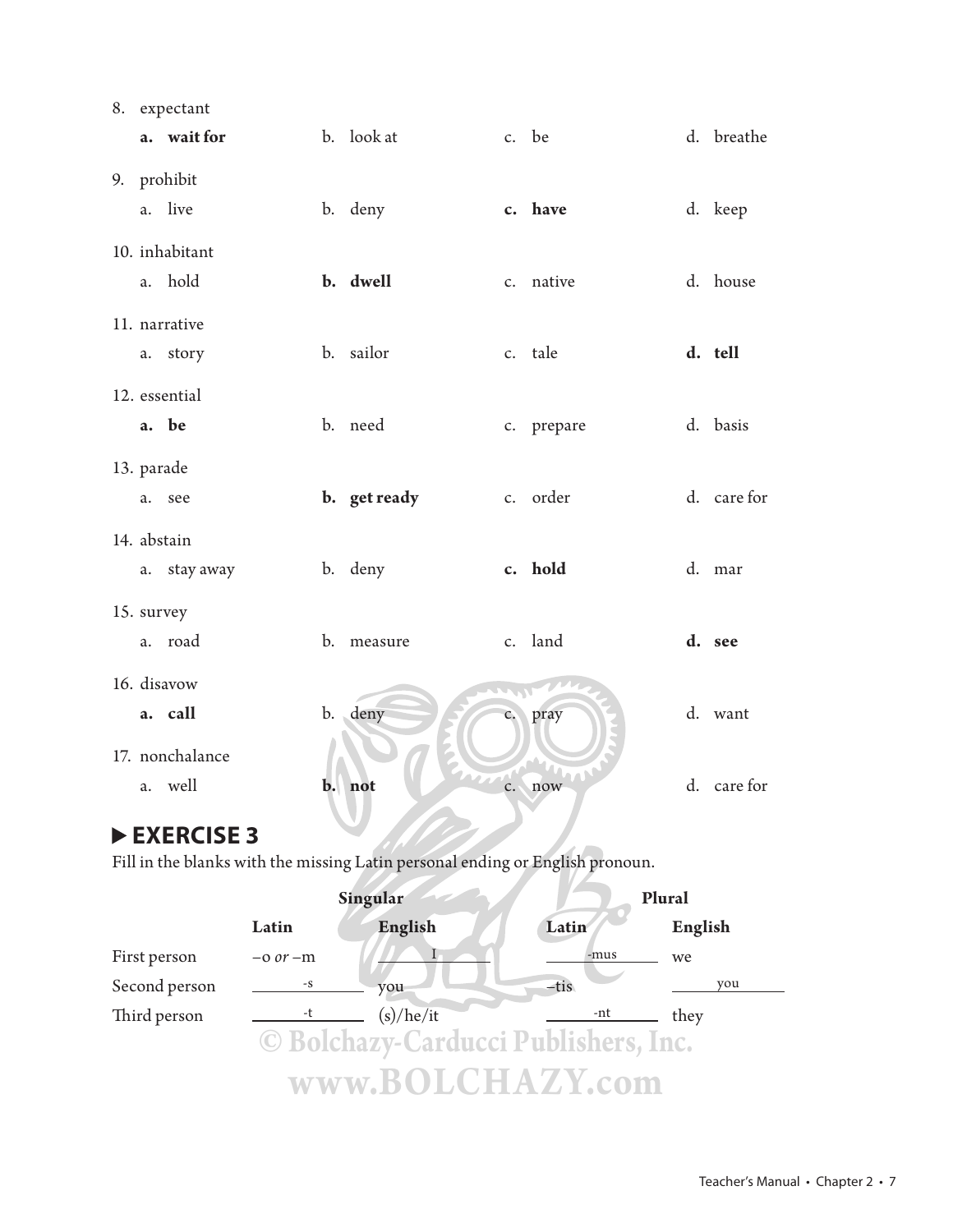Conjugate in the present tense.

1. *vocō, vocāre, vocāvī, vocātum*

|               | Singular | Plural  |
|---------------|----------|---------|
| First person  | vocō     | vocāmus |
| Second person | vocās    | vocātis |
| Third person  | vocat    | vocant  |

2. *dēbeō, dēbēre, dēbuī, dēbitum*

|               | Singular | Plural  |
|---------------|----------|---------|
| First person  | dēbeō    | dēbēmus |
| Second person | dēbēs    | dēbētis |
| Third person  | dēbet    | dēbent  |

#### **EXERCISE 5**

Identify the person and number of each verb and give three English translations for each.

#### **Example:** vocās

second singular you call, do call, are calling

|    | amant     | third plural: they love, do love, are loving                                                            |
|----|-----------|---------------------------------------------------------------------------------------------------------|
|    | 2. habēs  | second singular: you have, do have, are having                                                          |
| 3. | tenet     | third singular: s/he/it holds, does hold, is holding                                                    |
| 4. | ambulāmus | first plural: we walk, do walk, are walking                                                             |
| 5. | dēbētis   | second plural: you owe, do owe, are owing/you ought/must/should                                         |
| 6. | cūrant    | third plural: they care for (take care of); do care for (take care of); are caring for (taking care of) |
|    |           |                                                                                                         |

#### **EXERCISE 6**

Fill in the blanks with the correct form of the words in parentheses.

#### **Example:**

Fīliī fābulam *amant* . (amāre)

- 1. Poētae fābulās <u>parant</u> . (parāre)
- 2. Puella fōrmam cūrat . (cūrāre)
- 3. Nautae aquam \_\_\_\_ amant \_\_\_\_. (amāre)
- 4. Puellae lupam \_\_\_\_ vident \_\_\_\_\_. (vidēre)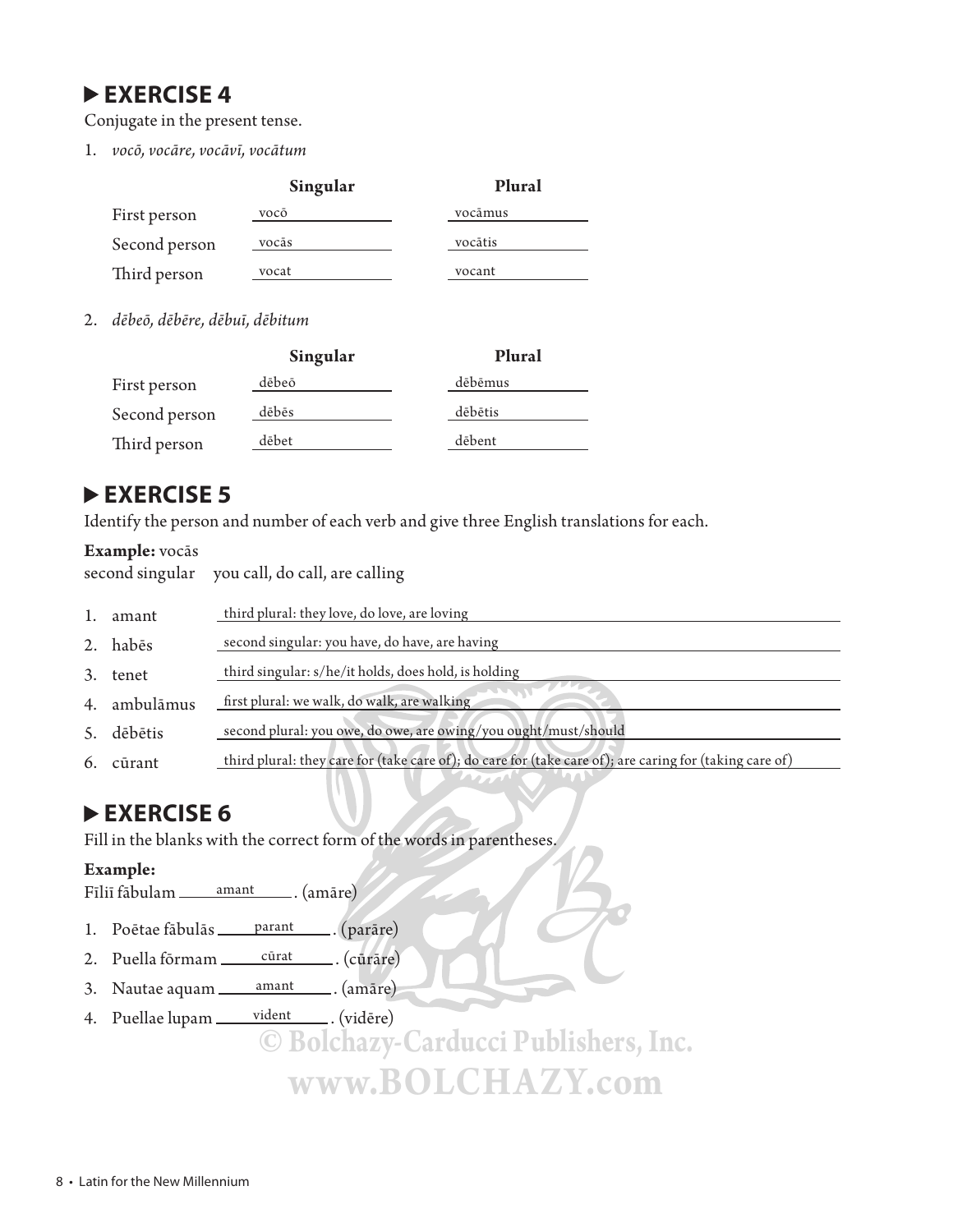

A sketch of an ancient actor wearing the mask of comedy.

Translate into Latin.

- 1. You are telling stories!
- 2. We call the poet.
- 3. She takes care of the daughter. Filiam cūrat.
- 4. You (plural) ought to care for the fatherland. Patriam cūrāre dēbētis.
- 5. I love Rome. Rōmam amō.
- 6. They expect the sailors. Nautās exspectant.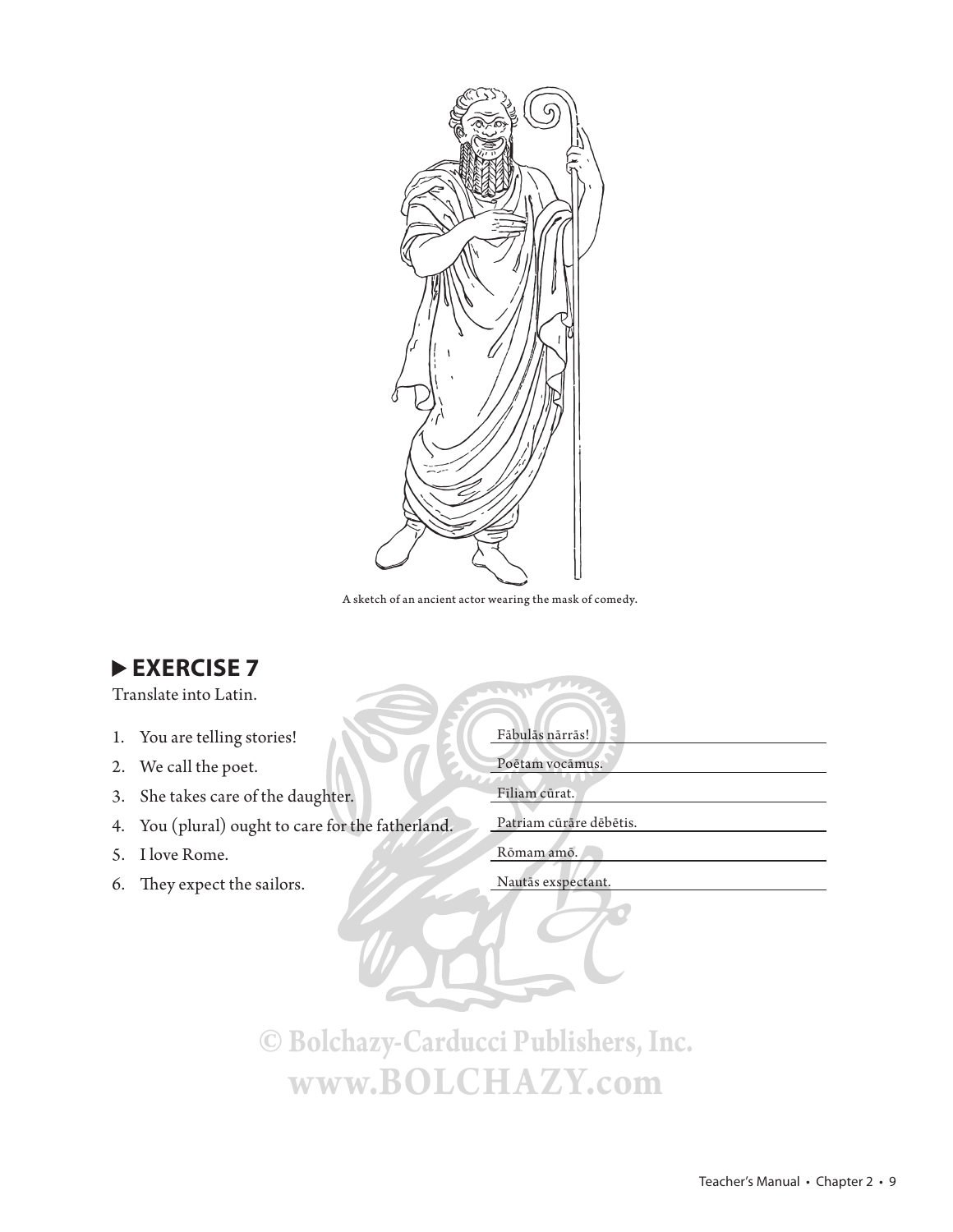## **CONTENT QUESTIONS**

After completing Chapter 2, answer these questions.

- 1. Which two major Latin authors from prior to 100 bce are discussed in Chapter 2? Plautus and Terence.
- 2. What models did Plautus follow in his work? Greek comedy.
- 3. In which principal part is the stem of the verb found? How is the stem found? In the second principal part; by removing the -re from the infinitive.
- 4. How do you distinguish the first from the second conjugation? The first conjugation has a characteristic vowel  $-\bar{a}$ , while the second has a characteristic vowel  $-\bar{e}$ .
- 5. In what respect do the subject and the verb agree? In number.



Roman theatre in Mérida, Spain, where a modern-day summer festival devoted to the production of ancient plays is held annually. Mérida was founded in 25 bce and its original name was *Emerita Augusta* from which the modern name of Mérida is derived.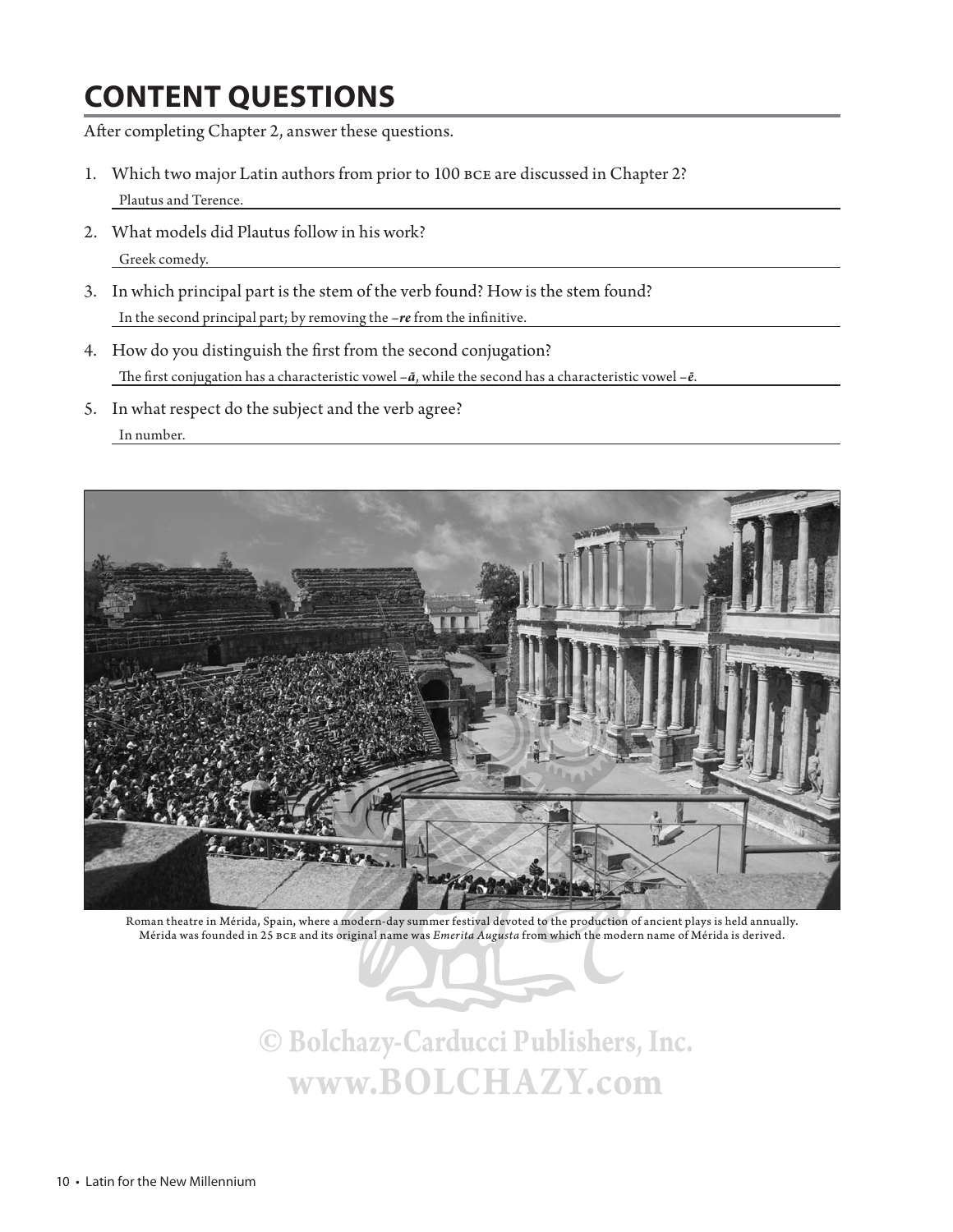

# **CHAPTER 3**

### **EXERCISE 1**

Decline the following nouns.

1. *servus, servī,* m.

|            | Singular | Plural   |
|------------|----------|----------|
| Nominative | servus   | servī    |
| Genitive   | servī    | servõrum |
| Dative     | servō    | servis   |
| Accusative | servum   | servõs   |
| Ablative   | servō    | servīs   |
| Vocative   | serve    | servī    |

2. *magister, magistrī,* m.

|    |                        | Singular                                                       | Plural               |                  |  |
|----|------------------------|----------------------------------------------------------------|----------------------|------------------|--|
|    | Nominative             | magister                                                       | magistrī             |                  |  |
|    | Genitive               | magistrī                                                       | magiströrum          |                  |  |
|    | Dative                 | magistrō                                                       | magistris            |                  |  |
|    | Accusative             | magistrum                                                      | magiströs            |                  |  |
|    | Ablative               | magistrō                                                       | magistrīs            |                  |  |
|    | Vocative               | magister                                                       | magistrī             |                  |  |
|    |                        |                                                                | $\mathbf{a}_1$<br>mm |                  |  |
|    | EXERCISE 2             |                                                                |                      |                  |  |
|    |                        | Choose the word that is NOT derived from the given Latin word. |                      |                  |  |
| 1. | ager                   |                                                                |                      |                  |  |
|    | a. pilgrim             | agrarian<br>b.                                                 | agility              | d. peregrination |  |
| 2. | amīcus                 |                                                                |                      |                  |  |
|    | a. amenity             | inimical<br>b.                                                 | enemy<br>c.          | amicable<br>d.   |  |
| 3. | animus                 |                                                                |                      |                  |  |
|    | $\sf{unanimous}$<br>a. | © Bobc animosity arduccic. Pequanimityrs, Incd. magnate        |                      |                  |  |
|    |                        |                                                                | www.BOLCHAZY.com     |                  |  |
|    |                        |                                                                |                      |                  |  |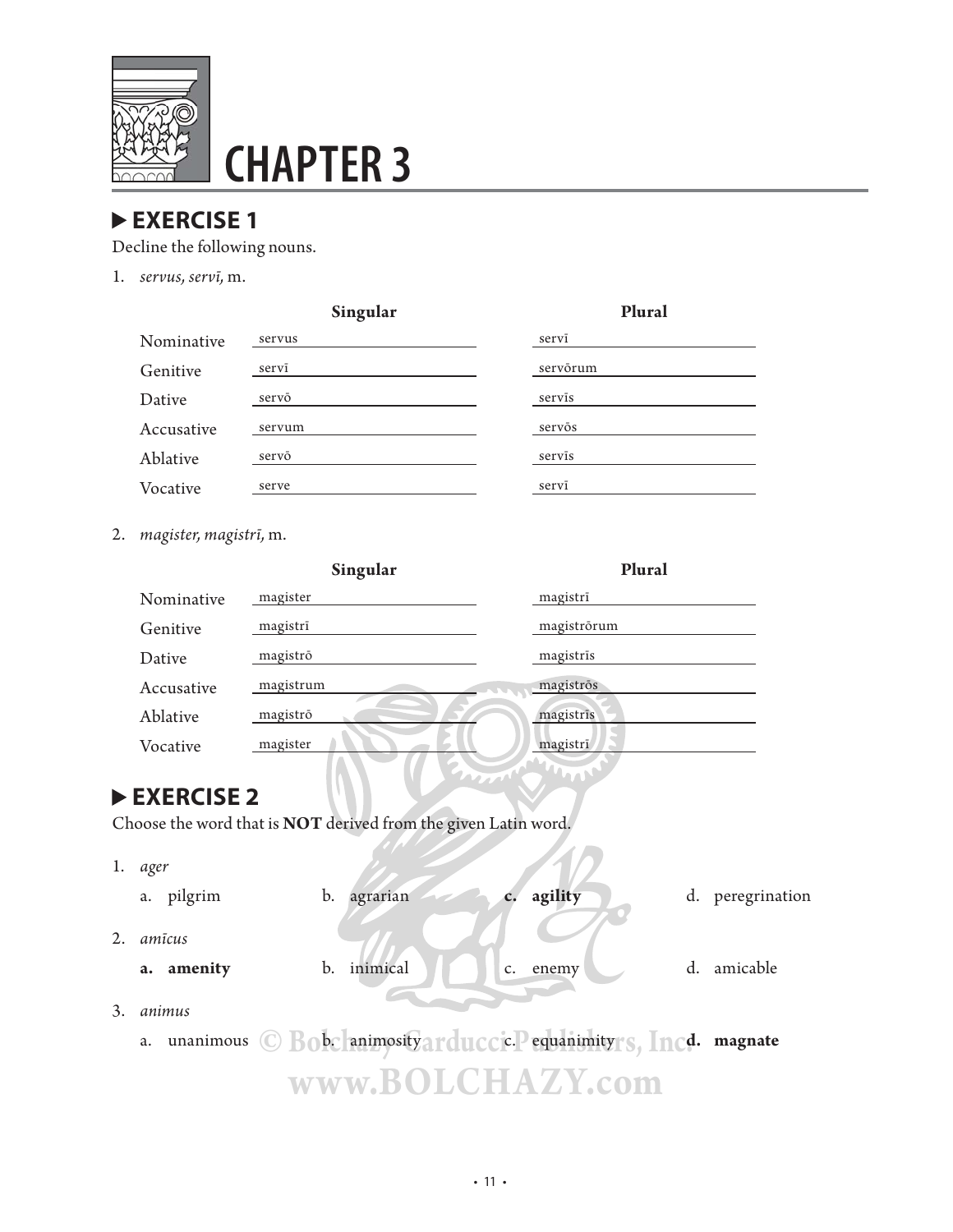| 4.     | casa                |                       |            |                |                |                                         |  |                 |
|--------|---------------------|-----------------------|------------|----------------|----------------|-----------------------------------------|--|-----------------|
|        | a.                  | casino                |            | b. cherish     |                | c. chasuble                             |  | d. chalet       |
|        | 5. domī             |                       |            |                |                |                                         |  |                 |
|        |                     | a. domicile           |            | b. domestic    |                | c. dormitory                            |  | d. dominion     |
|        | 6. filius           |                       |            |                |                |                                         |  |                 |
|        |                     | a. affinity           |            | b. affiliation |                | c. filicide                             |  | d. filial       |
| 7.     | rīvus               |                       |            |                |                |                                         |  |                 |
|        |                     | a. rivulet            |            | b. derivative  |                | c. rival                                |  | d. derision     |
|        | 8. via              |                       |            |                |                |                                         |  |                 |
|        |                     | a. voyager            |            | b. visor       |                | c. devious                              |  | d. impervious   |
| 9.     | vir                 |                       |            |                |                |                                         |  |                 |
|        | a.                  | triumvirate           |            | b. virtual     |                | c. trivial                              |  | d. virtuoso     |
|        | 10. ego             |                       |            |                |                |                                         |  |                 |
|        |                     | a. egregious          |            | b. egocentric  |                | c. egotistic                            |  | d. egoist       |
|        | 11. timeō           |                       |            |                |                |                                         |  |                 |
|        | a.                  | intimidate            |            | b. timorous    |                | c. timidity                             |  | d. intimate     |
|        | $12. \; \text{cum}$ |                       |            |                |                |                                         |  |                 |
|        | a.                  | composition           |            | b. contradict  | $C_{\star}$    | $\mathbf{L}$<br>commander               |  | d. conglomerate |
|        |                     |                       |            |                |                |                                         |  |                 |
| 13. in |                     |                       |            |                |                |                                         |  |                 |
|        | a.                  | input                 | b.         | incarcerate    | $\mathbf{c}$ . | initial                                 |  | d. innovation   |
|        |                     | EXERCISE 3            |            |                |                |                                         |  |                 |
|        |                     | Translate into Latin. |            |                |                |                                         |  |                 |
| 1.     |                     | in the stream         | in rīvō    |                |                |                                         |  |                 |
| 2.     |                     | with the sons         | cum filiis |                |                |                                         |  |                 |
|        |                     | in the mind           | in animõ   |                |                |                                         |  |                 |
| 3.     |                     | on the roads          | in viis    |                |                |                                         |  |                 |
| 4.     |                     | with the friend       | cum amīcō  |                |                |                                         |  |                 |
| 5.     |                     |                       |            |                |                | maqua olchazy-Carducci Publishers, Inc. |  |                 |
| 6.     |                     | in the water          |            |                |                |                                         |  |                 |
|        | www.BOLCHAZY.com    |                       |            |                |                |                                         |  |                 |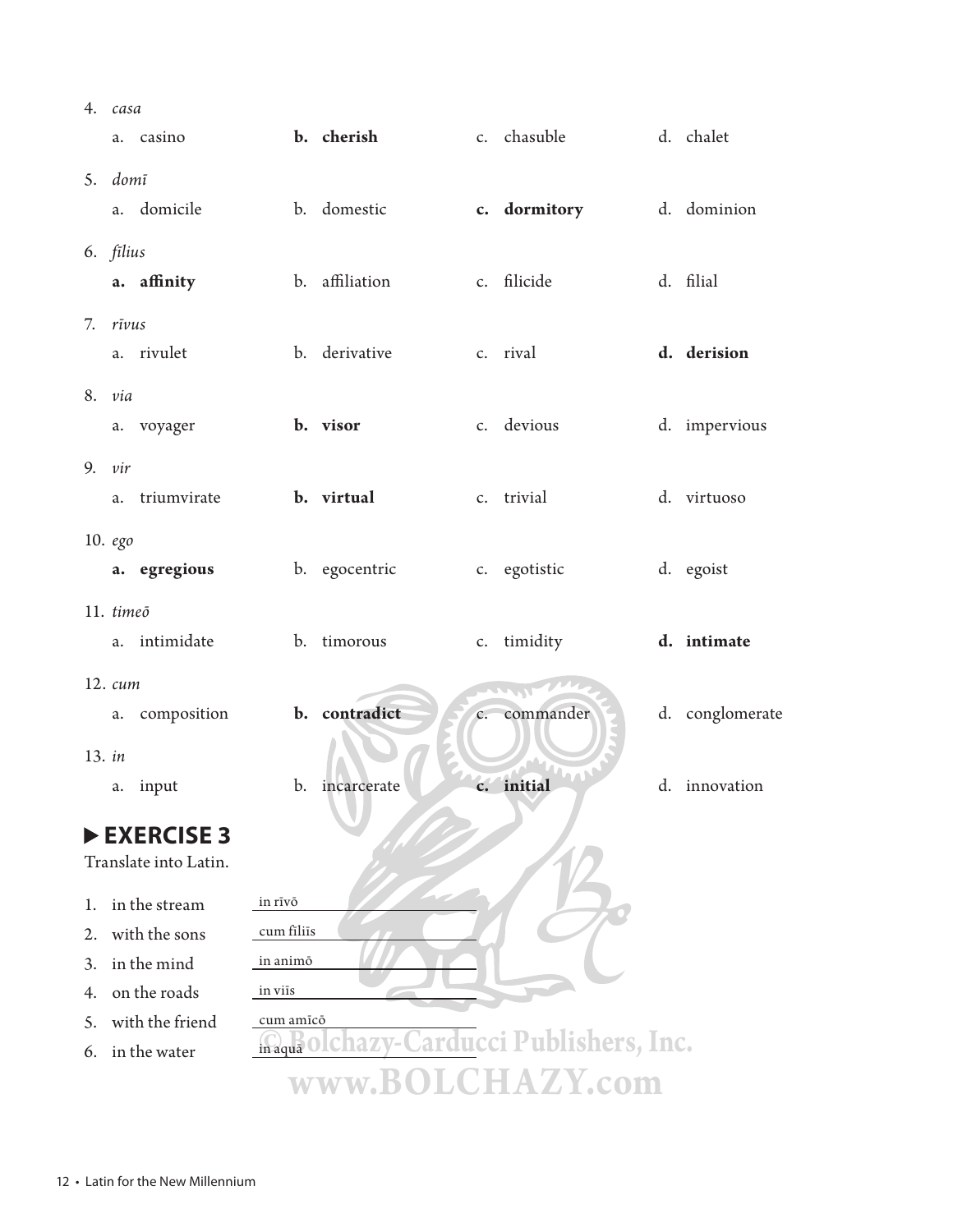In the sentences below, use an appropriate noun from the first sentence to fill in the blank with a noun in the vocative case. Then translate both sentences.

Example: Poēta fābulam parat. Exspectāmus, poēta , fābulam. The poet is preparing a story. We are waiting for the story, poet.

- 1. Puer lupam timet. Nōn dēbēs, puer , lupam timēre. The boy fears the she-wolf. Boy, you ought not to fear the she-wolf.
- 2. Fīlius domī nōn est. Tē, fīlī , exspectāmus. **tē** – you (accusative)

The son is not at home. Son, we are waiting for you.

- 3. Vir amīcum vocat. Amīcus,  $\frac{vir}{\ }$ , nōn est domī. The man is calling his friend. Man, (your) friend is not at home.
- 4. Amīcus animum bonum nōn habet. Dēbēs, <u>māce , animum bonum habēre</u>. **bonum** – good (accusative singular masculine)

The friend does not have a good spirit. Friend, you ought to have a good spirit.

5. Puella in agrīs ambulat. Tē, puella , domī exspectāmus. **tē** – you (accusative)

The girl is walking in the fields. Girl, we are waiting for you at home.



Modern actors in ancient garb.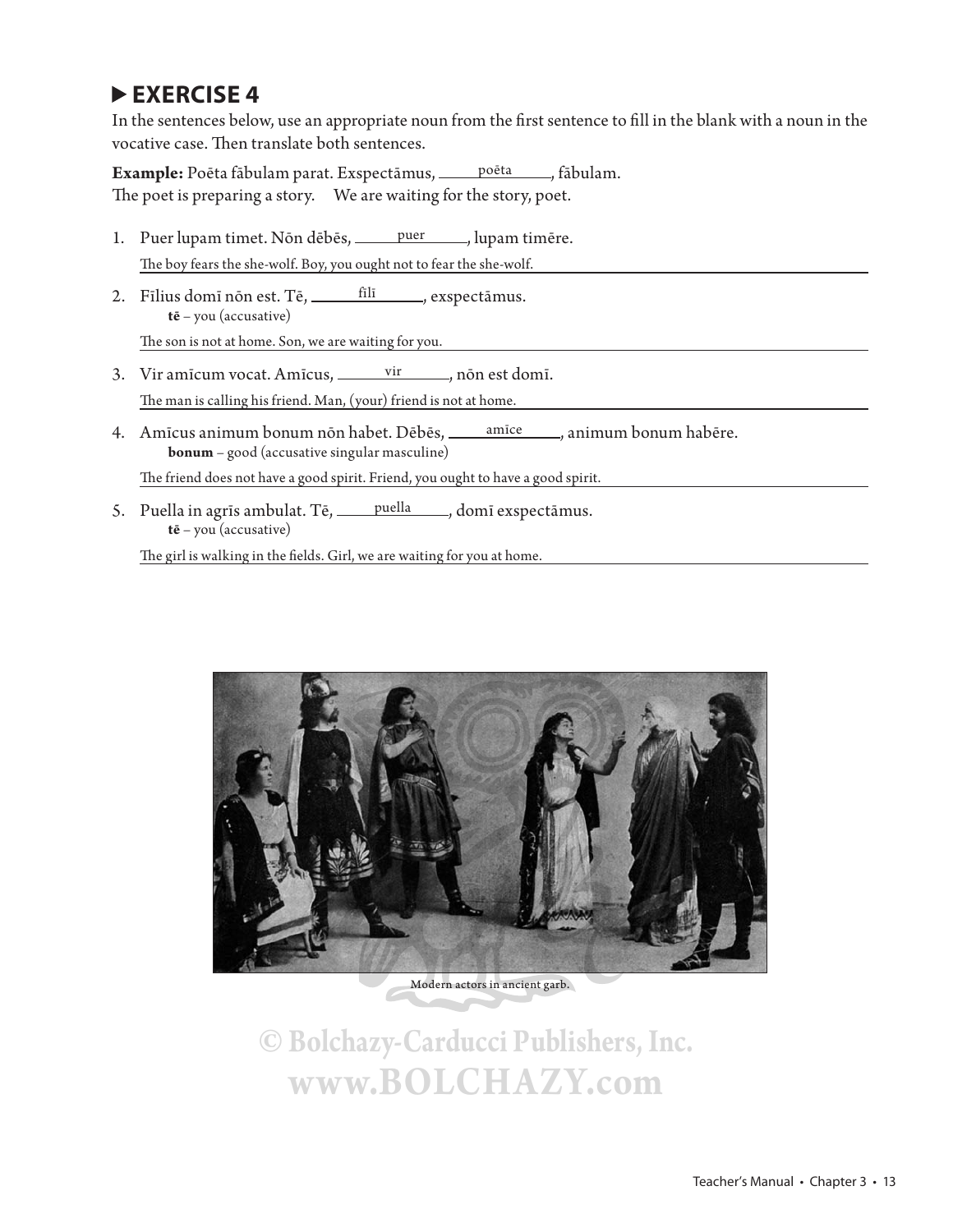Translate into Latin.

1. The sons do not expect Demea. **Dēmea, Dēmeae,** *m*.

Fīliī Dēmeam nōn exspectant.

2. Syrus does not fear Demea. **Syrus, Syrī,** *m*.

Syrus Dēmeam nōn timet.

- 3. The sons ought not to live in the fields. Fīliī in agrīs habitāre nōn dēbent.
- 4. The sons walk on the roads with friends. Fīliī in viīs cum amīcīs ambulant.

#### **EXERCISE 6**

Translate this fable into English.

Phaedrus, a Roman author who lived during the first half of the first century CE, was a freed slave of the emperor Augustus. He wrote the first collection of fables in Latin literature that has come down to us. Phaedrus follows the plots of his Greek predecessor Aesop, but puts them in a poetic form. The fable below is adapted from the original.

Lupus et agnus in rīvō stant. Lupus superior stat et agnus īnferior. Lupus agnum vocat: "Aquam, agne, turbās." Agnus lupum timet: "Ego, lupe, īnferior stō. Aquam nōn turbō."

Lupus: "Tē (*accusative of* tū) nōn amō."

Lupus agnum dēvorat.

The wolf and the lamb stand in the stream. The wolf stands higher and the lamb lower.

The wolf calls the lamb: "Lamb, you muddy the water."

The lamb fears the wolf: "Wolf, I stand lower. I do not muddy the water."

Wolf: "I do not like you."

The wolf devours the lamb.

**agnus, agnī,** *m*. – lamb **stō, stāre, stetī, statum** – to stand **dēvorō, dēvorāre, dēvorāvī, dēvorātum** – to devour **superior** – higher (upstream) lupus, lupā, *m.* – wolf **COROLEGY** Cardu (compare "turbulence")

**īnferior** – lower (downstream) **turbō, turbāre, turbāvī, turbātum** – to muddy, to stir up

**www.BOLCHAZY.com**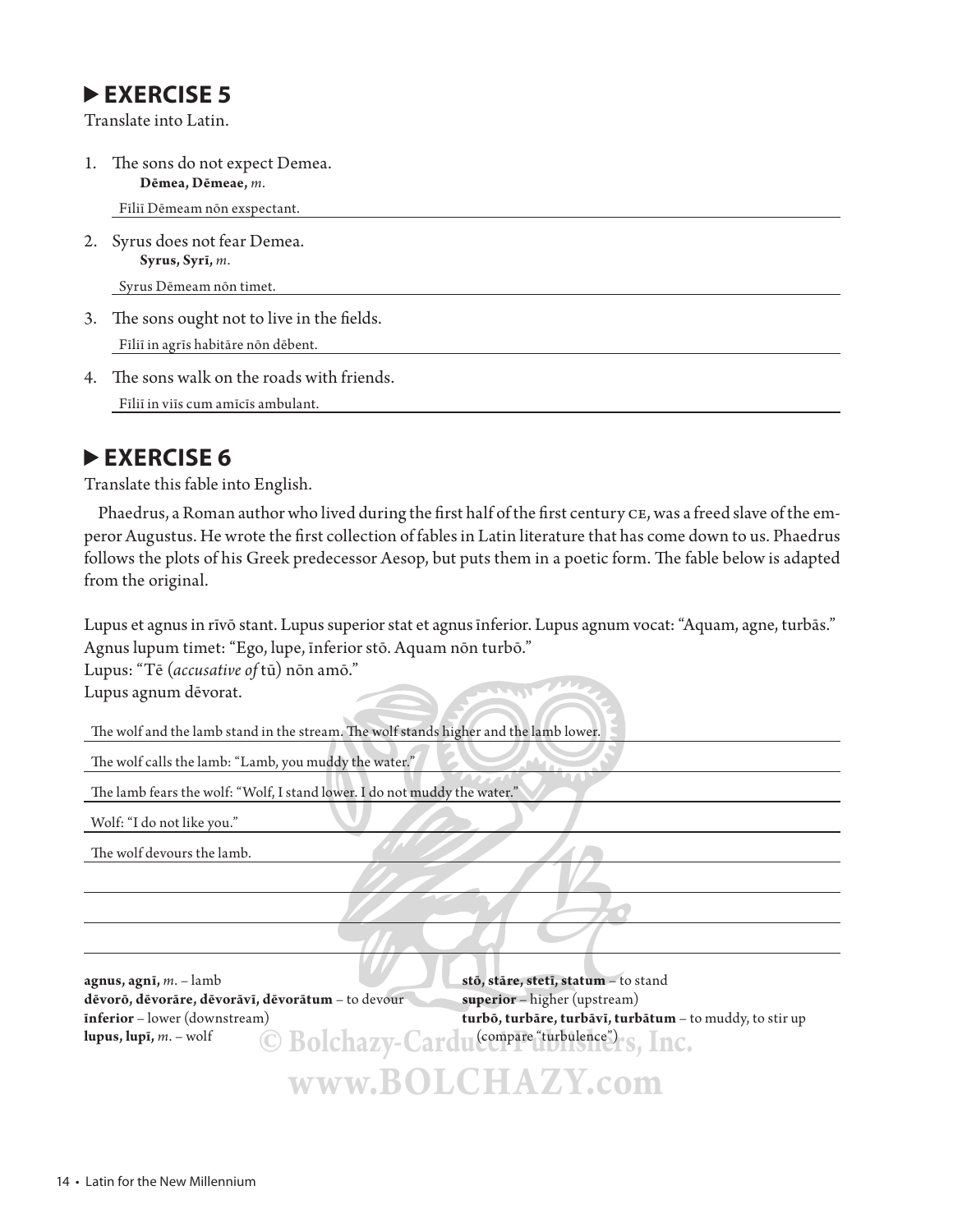Using the Reading Vocabulary from Exercise 6, fill in the blanks with the appropriate endings.

**Example:** Agnus non est in agr $\frac{0}{\sqrt{2}}$ .

- 1. Agn  $\frac{\text{us}}{\text{us}}$  est in rīv  $\frac{\text{0}}{\text{0}}$ .
- 2. Agnus lup <u>um</u> non vocat.
- 3. Agnus aqu am non turbat.
- 4. Lupus agn um non amat.
- 5. Nōn dēbēs, lup  $e_{n}$ , agnum dēvorāre.
- 6. Dēbēs, agn  $e$ , lupum timēre.



**www.BOLCHAZY.com**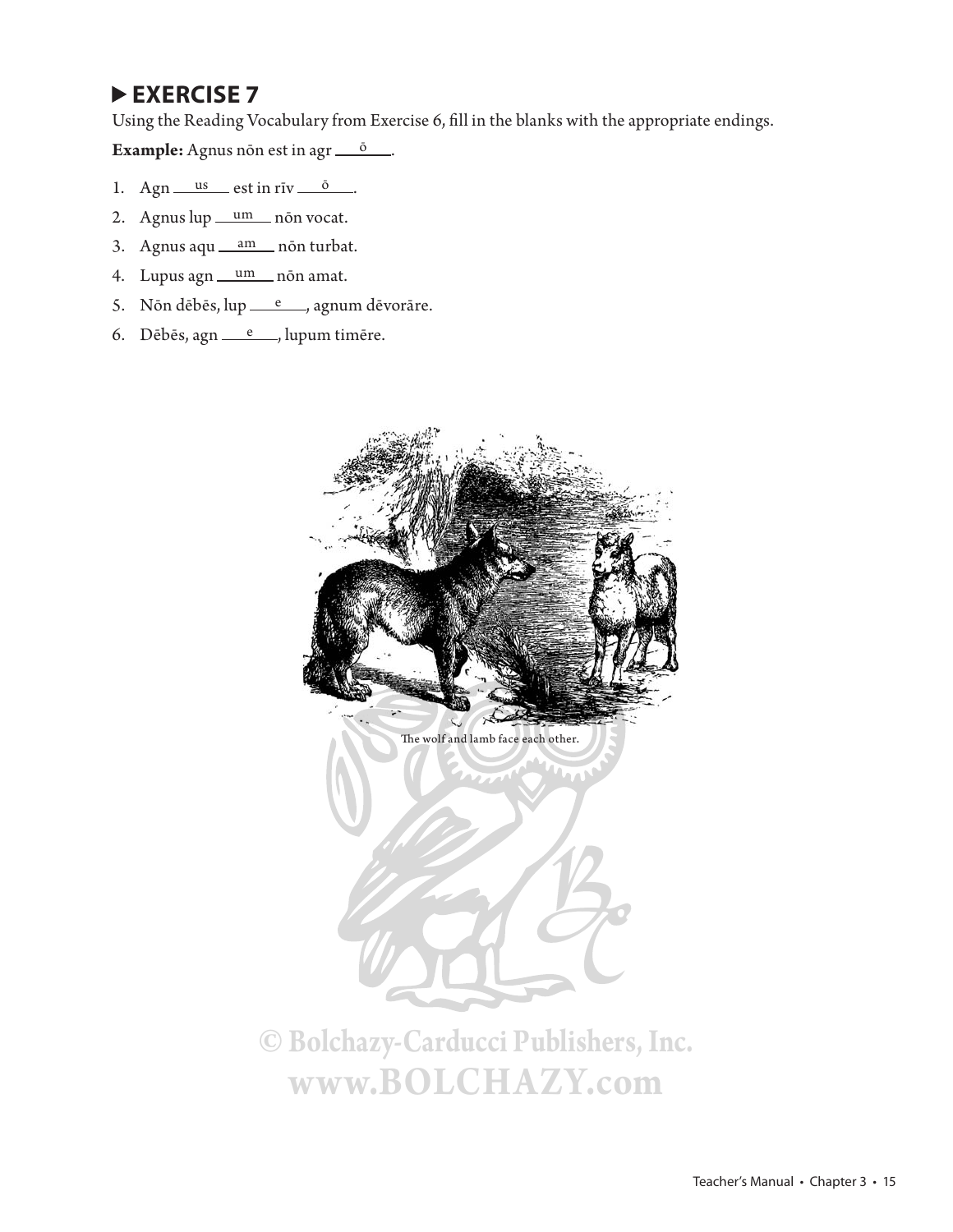## **CONTENT QUESTIONS**

After completing Chapter 3, answer these questions.

- 1. Why have Terence's comedies remained popular? Because of the universal moral problems in them.
- 2. When is the vocative case used? Used to address someone.
- 3. In what declension and what noun-type is the vocative different from the nominative? What is the ending? Second declension, nouns in -us. The ending is -e.

Second declension, nouns in  $-ius$ . The ending is  $-i$ .

4. With what word do we usually translate the genitive? With what mark of punctuation can the genitive also be translated?

"Of." The apostrophe.

5. What is a prepositional phrase?

A preposition with a noun in a certain case.

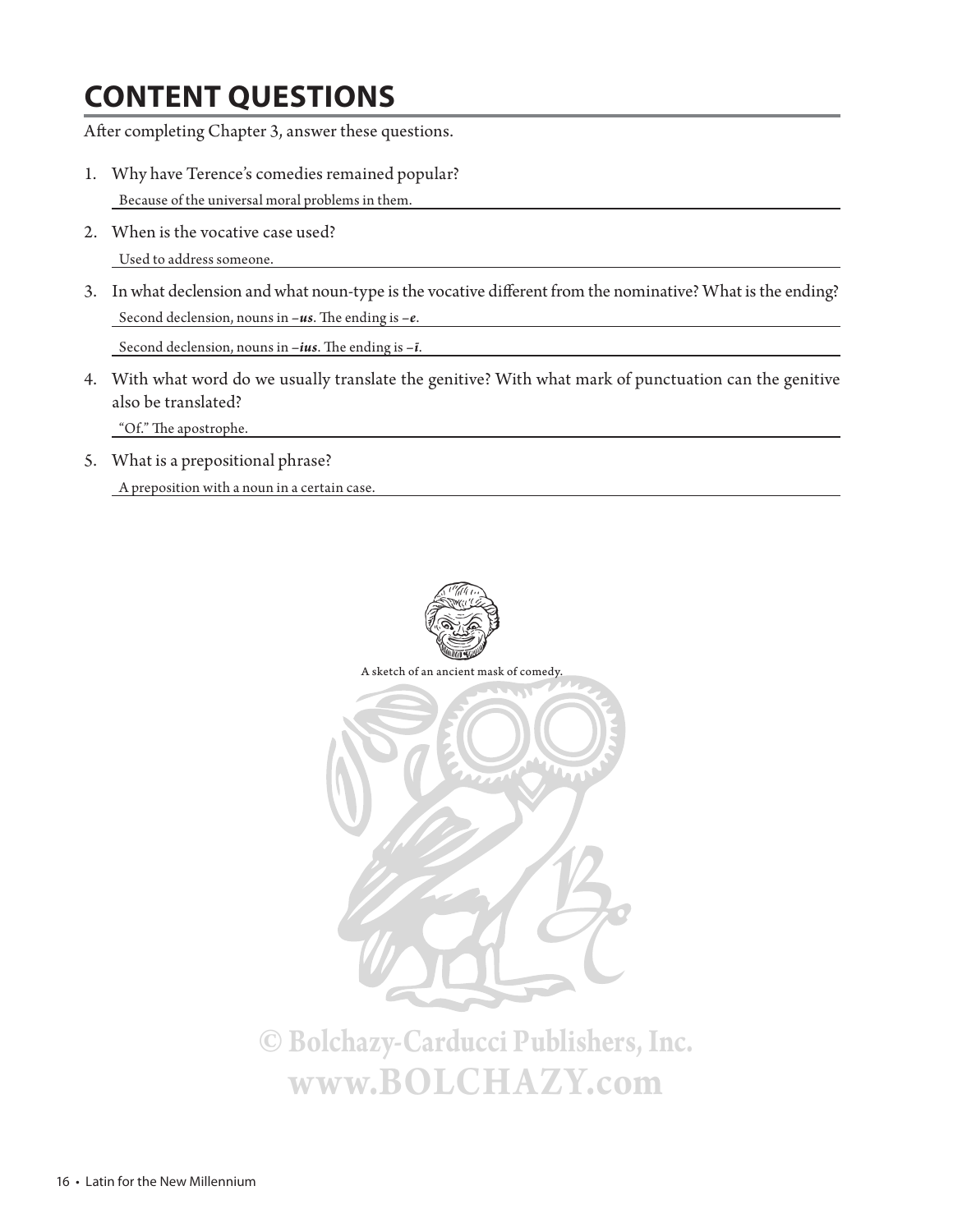

# **CHAPTER 4**

#### **EXERCISE 1**

Decline the following nouns.

1. *praemium, praemiī,* n.

| Singuiar |  |          |  |  |  |  |  |
|----------|--|----------|--|--|--|--|--|
| praemium |  | praemia  |  |  |  |  |  |
| praemiī  |  | praemiõi |  |  |  |  |  |
| praemiō  |  | praemiīs |  |  |  |  |  |
| praemium |  | praemia  |  |  |  |  |  |
| praemiō  |  | praemiīs |  |  |  |  |  |
| praemium |  | praemia  |  |  |  |  |  |
|          |  |          |  |  |  |  |  |

# **Singular Plural** praemiōrum praemiīs

2. *vinculum, vinculī,* n.

|            | Singular | Plural     |
|------------|----------|------------|
| Nominative | vinculum | vincula    |
| Genitive   | vinculī  | vinculõrum |
| Dative     | vinculō  | vinculis   |
| Accusative | vinculum | vincula    |
| Ablative   | vinculō  | vinculis   |
| Vocative   | vinculum | vincula    |
|            |          |            |



Armed Roman soldiers.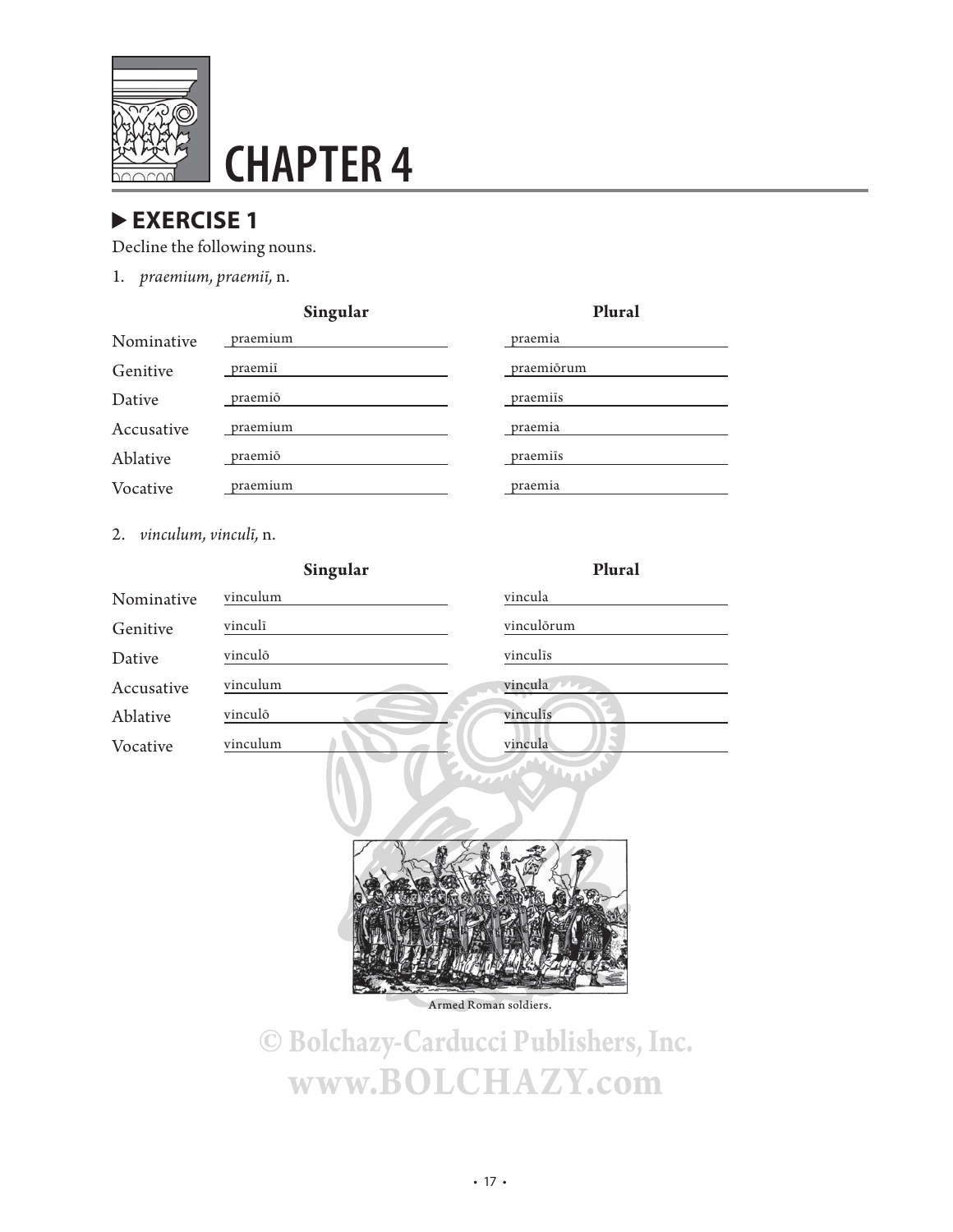Choose the meaning of the Latin root from which the English word provided is derived.

1. revelry

| a. wish                      | b. enjoy                         |                | c. war                 |      | d. voice    |
|------------------------------|----------------------------------|----------------|------------------------|------|-------------|
| 2. castle<br>a. camp         | b. care for                      |                | c. make                |      | d. live     |
| 3. sedulous<br>a. house      | b. trick                         |                | c. give                |      | d. sweet    |
| 4. premium<br>a. best        | b. prepare                       |                | c. extra               |      | d. reward   |
| 5. venomous<br>arrival<br>a. | b. wound                         |                | c. poison              |      | d. chain    |
| 6. embellish<br>war<br>a.    | b. good                          |                | c. add                 |      | d. care for |
| 7. armadillo<br>a. armed     | b. courage                       |                | c. field               |      | d. walk     |
| 8. perjure<br>a. order       | b. lie                           |                | c. trick               |      | d. just     |
| 9. magnitude<br>a. bad       | b. measure                       |                | c. large               |      | d. hold     |
| 10. dismal<br>a. spirit      | b. give                          |                | c. dark                |      | d. bad      |
| 11. editor<br>trick<br>a.    | b. enter                         |                | c. open                |      | d. give     |
| 12. entrant<br>a. hold       | b. prepare                       | $\mathbf{c}$ . | enter                  | d. I |             |
| 13. jussive<br>a. order      | zy-Carducci Publi<br><b>WWW.</b> |                | blishers, Inc.<br>.com |      | tell        |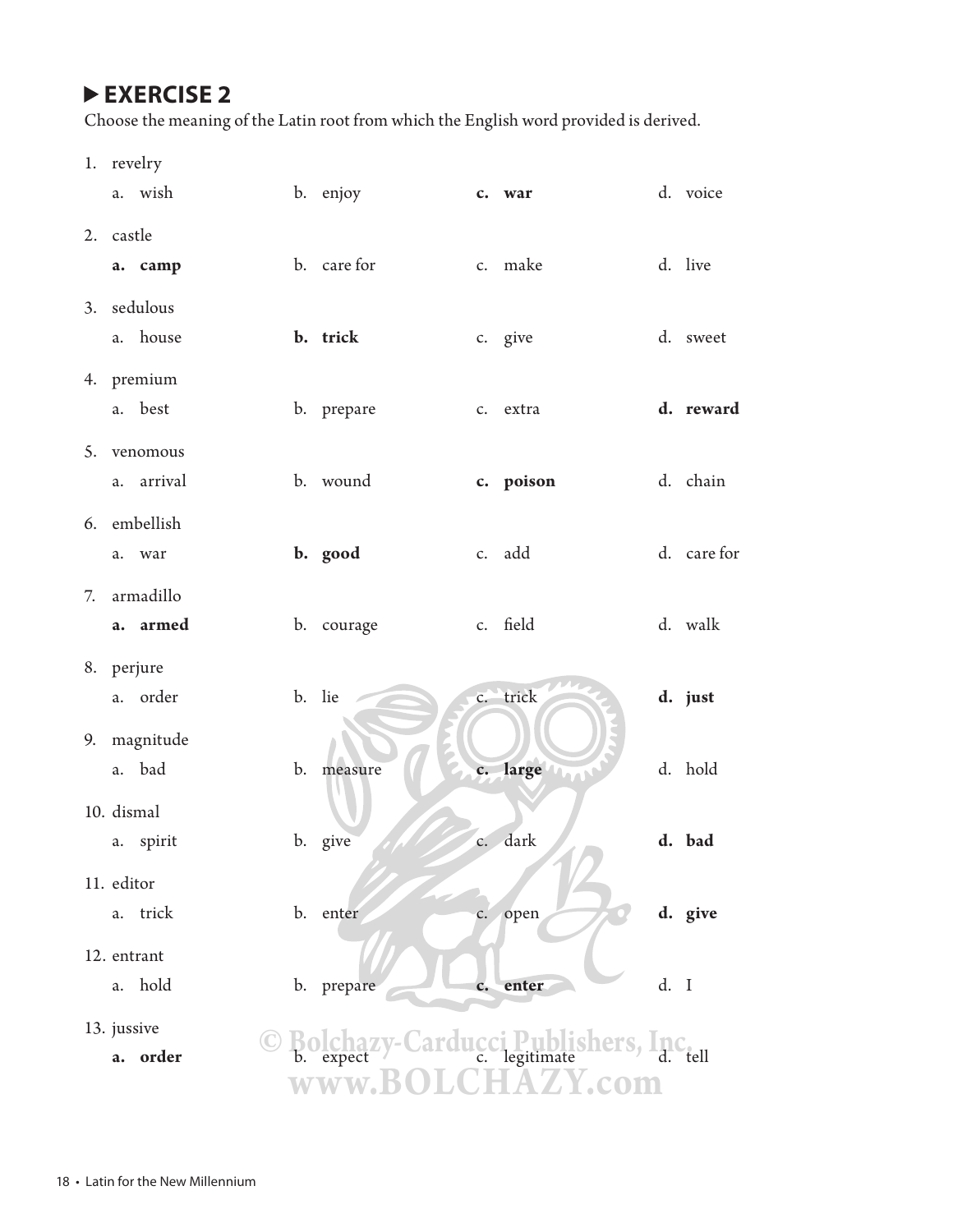| 14. admonition |         |         |           |
|----------------|---------|---------|-----------|
| a. from        | b. give | c. have | d. toward |

|    |                | $\sim$ $\sim$ $\sim$ |       |        |            |
|----|----------------|----------------------|-------|--------|------------|
|    | 15. evolve     |                      |       |        |            |
| a. | down           | b. out               | c. to |        | d. against |
|    | 16. inspection |                      |       |        |            |
|    | a. into        | b. on                |       | c. not | d. away    |

Translate into Latin.

- 1. I give the reward to the famous man. Praemium virō praeclārō dō.
- 2. We tell the story about the treachery to the sons. Fābulam dē dolō fīliīs nārrāmus.
- 3. They prepare the camp for the armed men. Castra virīs armātīs parant.
- 4. We show (*mōnstrāmus*) the road to the Romans. Viam Rōmānīs mōnstrāmus.
- 5. You (plural) prepare chains for bad men. Vincula virīs malīs parātis.
- 6. We do not give poison to men. Venēnum virīs nōn damus.

### **EXERCISE 4**

Change the noun-adjective pairs into the singular if they are plural and into plural if they are singular. For some, more than one answer is possible.

### **Example:** virō malō

|    | <b>EXAMILIPIDE THE HIGHLY</b><br>virīs malīs |                                            |
|----|----------------------------------------------|--------------------------------------------|
| 1. | amīcī iūstī                                  | amīcōrum iūstōrum/amīcus iūstus            |
|    | 2. bellörum magnörum                         | bellī magnī                                |
| 3. | rīvō magnō                                   | rīvīs magnīs                               |
| 4. | agrī magnī                                   | agrörum magnörum/ager magnus               |
| 5. | poētam iūstum                                | Bolpoètas iūstos Carducci Publishers, Inc. |
| 6. | āthlēta praeclārus                           | āthlētae praeclārī                         |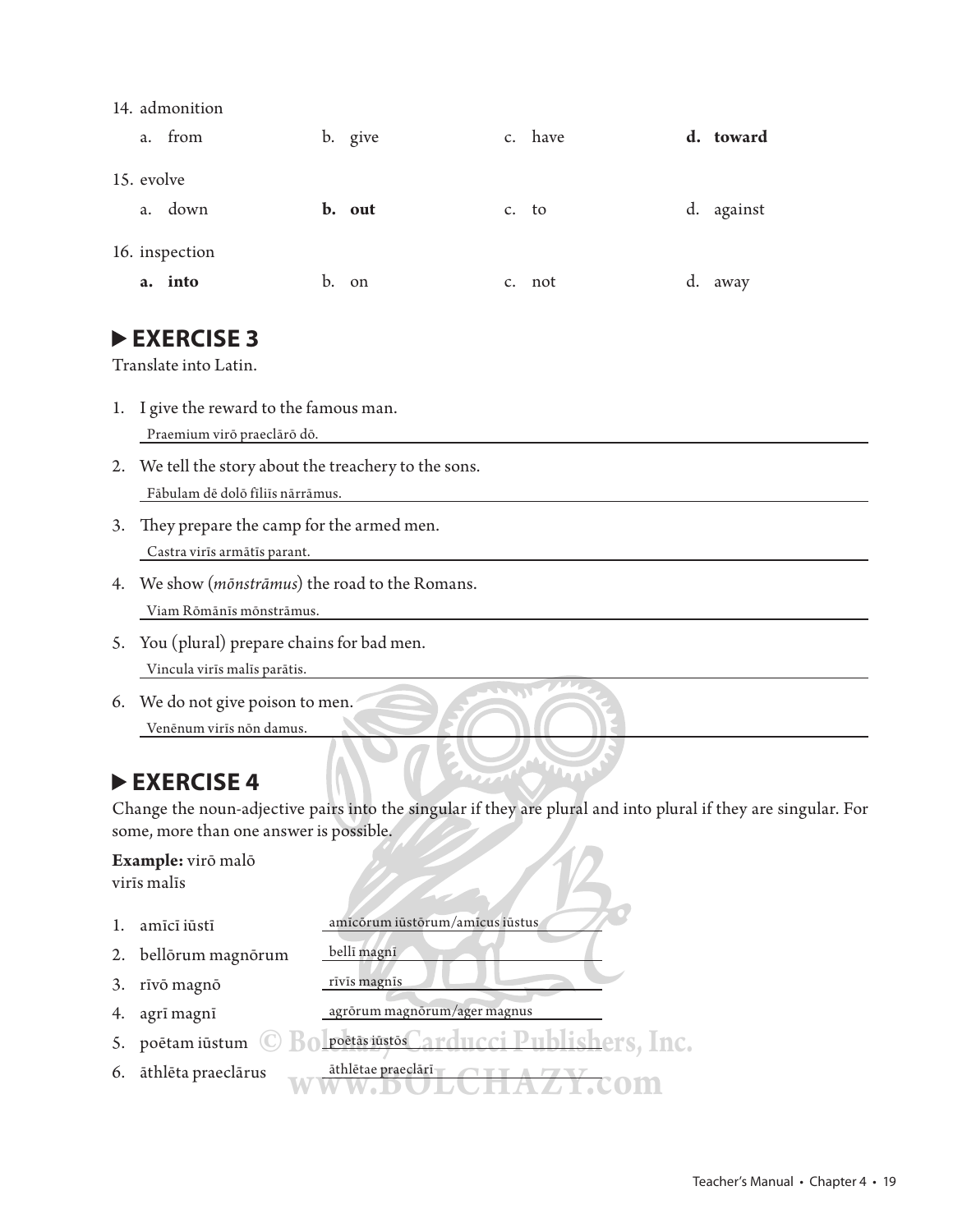Translate into Latin. The Reading Vocabulary in Chapter 4 may be consulted.

- 1. Pyrrhus wants to have land in Italy. Pyrrhus terram in Italiā habēre vult.
- 2. A deserter walks into the camp of the Romans. Profuga in castra Rōmānōrum ambulat.
- 3. They ought not to give the bad man a large reward. Nōn dēbent virō malō magnum praemium dare.
- 4. Fabricius wants to have victory through legitimate war. Fābricius bellō iūstō victōriam habēre vult.
- 5. Fabricius orders armed men to walk with the deserter to the camp of Pyrrhus. Fābricius iubet virōs armātōs cum profugā ad Pyrrhī castra ambulāre.

#### **EXERCISE 6**

Change the noun to the correct case required by the prepositions in parentheses and then translate.

#### **Example:** vir (cum) cum virō with the man

| 1. $\text{filia}(\text{cum})$      | cum filiā: with the daughter  |
|------------------------------------|-------------------------------|
| 2. viae $(in + \text{accusative})$ | in viās: into the roads       |
| $3.$ aqua $(ad)$                   | ad aquam: to/toward the water |
| 4. $aqua(in + ablative)$           | in aqua: in/on the water      |
| 5. castra (ad)                     | ad castra: to/toward the camp |
| 6. casae $(\bar{e})$               | ē casīs: out of the houses    |
| 7. nautae (cum)                    | cum nautīs: with the sailors  |

#### **EXERCISE 7**

Fill in the blanks with the correct form of the adjective in parentheses and translate each sentence. The Reading Vocabulary in Chapter 4 may be consulted.

**Example:** Profuga est malus . (malus) The deserter is bad.

- 1. Pyrrhus est rēx <u>praeclārus</u> (praeclārus) Pyrrhus is a famous king.
- 2. Pyrrhus <u>magnam</u> terram in Italiā habēre vult. (magnus)<br> **Diensities** Pyrrhus wants to have big land in Italy. **www.BOLCHAZY.com**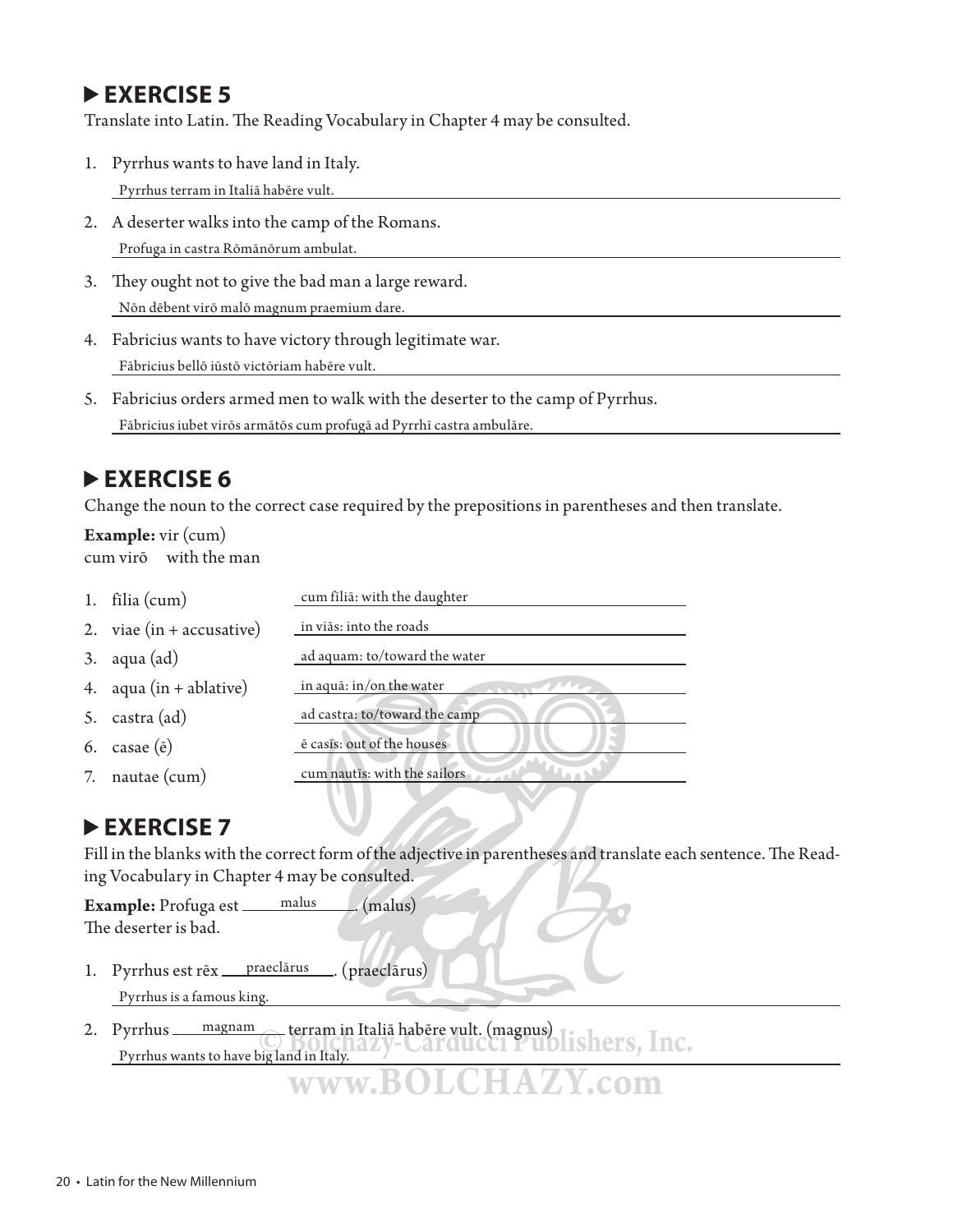- 3. Virī armātī/armātum profugam vident. (armātus) Armed men see the deserter. / Men see the armed deserter.
- 4. Fābricius victōriam iūstam vult. (iūstus) Fabricius does want a legitimate victory.
- 5. Fābricius virōs Rōmānōs vocat. (Rōmānus) Fabricius calls the Roman men.
- 6. Fābricius profugae vīnctō praemium nōn dat. (vīnctus) Fabricius does not give a reward to the tied deserter.



Roman leg armor, known as greaves.

## **CONTENT QUESTIONS**

After completing Chapter 4, answer these questions.

- 1. In what genre of literature did Cicero excel? Oratory, among other genres.
- 2. What is the main topic in Cicero's treatise *Dē officiīs* (On Duties)? The relationship between what is morally right (*honestum*), and what is expedient ( $\tilde{u}$ tile).
- 3. In what way do the neuter nouns of the second declension decline differently from the masculine nouns of the second declension?

The nominative and accusative singular are the same: also the nominative and

accusative plural end in *–a*.

- 4. What is the case of the indirect object? Dative.  $\bigcap$   $\bigcap$   $\bigcap$
- 5. What is the basic rule for how adjectives must agree with nouns? They must agree in case, number, and gender.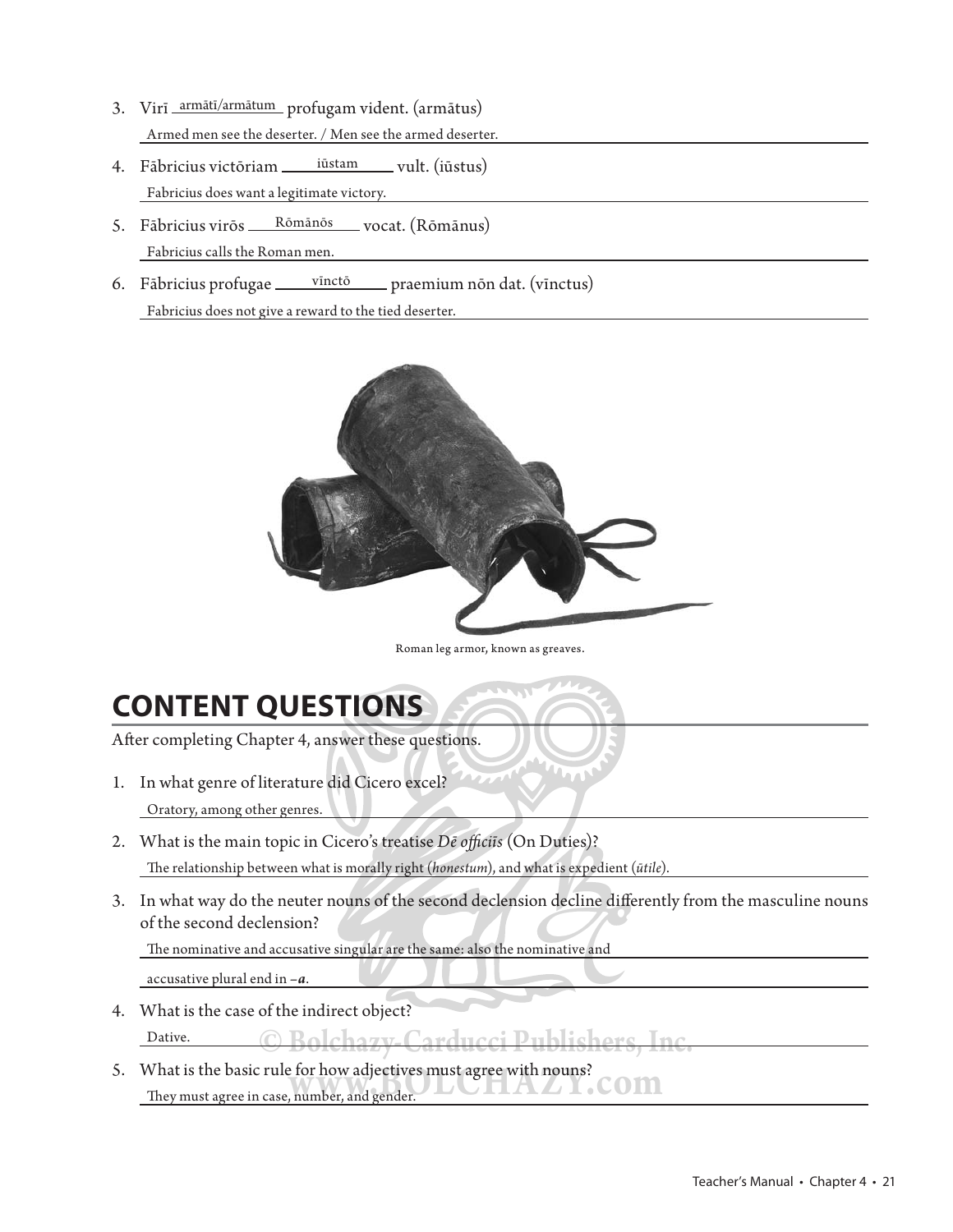

# **CHAPTER 5**

#### **EXERCISE 1**

Conjugate in the passive voice, including the passive infinitives. Translate each form.

- 1. *exspectō, exspectāre, exspectāvī, exspectātum*
- 2. *iubeō, iubēre, iussī, iussum*

|                        | passive form of exspecto<br>+ English translation | passive form of <i>iubeo</i><br>+ English translation |
|------------------------|---------------------------------------------------|-------------------------------------------------------|
| First person singular  | exspector                                         | iubeor                                                |
|                        | I am being expected                               | I am being ordered                                    |
| Second person singular | exspectāris                                       | iubēris                                               |
|                        | you are being expected                            | you are being ordered                                 |
| Third person singular  | exspectātur                                       | iubētur                                               |
|                        | s/he/it is being expected                         | s/he/it is being ordered                              |
| First person plural    | exspectāmur                                       | iubēmur                                               |
|                        | we are being expected                             | we are being ordered                                  |
| Second person plural   | exspectāminī                                      | iubēminī                                              |
|                        | you are being expected                            | you are being ordered                                 |
| Third person plural    | exspectantur                                      | iubentur                                              |
|                        | they are being expected                           | they are being ordered                                |
| Infinitive             | exspectārī                                        | iubērī                                                |
|                        | to be expected                                    | to be ordered                                         |
|                        |                                                   |                                                       |

• 22 •

The Kansas state seal reads, *Ad Astra Per Aspera*, "To the stars through difficulties (rough things)."

**C** Bold & From A Pers, Inc.

**www.BOLCOM**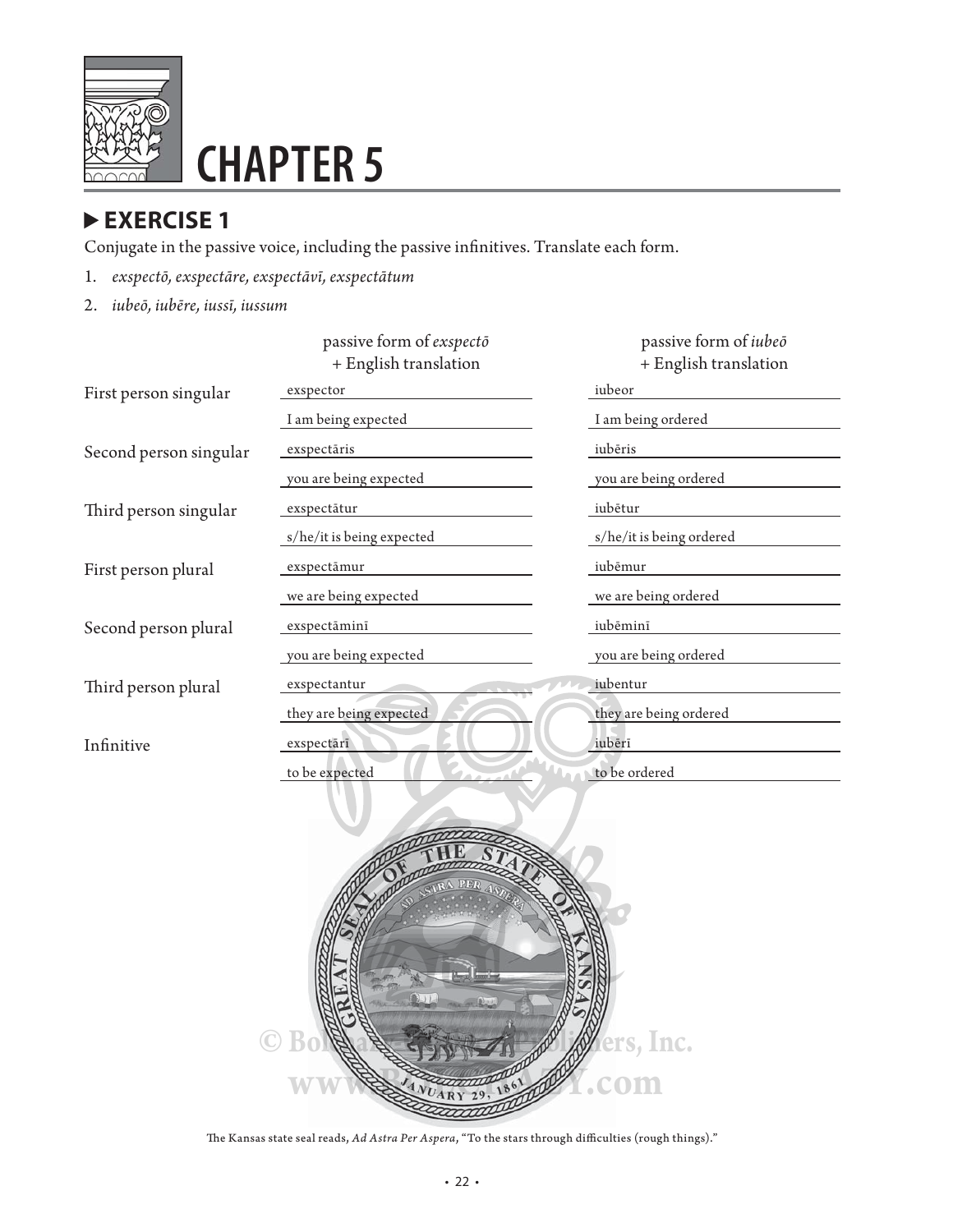Choose the response that, by derivation, completes the sentence, answers the question, or means the same as the bolded word(s).

| 1. | The lovely woman was well-known for her                                                           |                |                                                |
|----|---------------------------------------------------------------------------------------------------|----------------|------------------------------------------------|
|    | intelligence<br>а.                                                                                | b.             | wealth                                         |
|    | assistance<br>c.                                                                                  |                | d. pulchritude                                 |
| 2. | A miser is _________.                                                                             |                |                                                |
|    | wretched<br>a.                                                                                    |                | b. lonely                                      |
|    | c. poor                                                                                           |                | d. greedy                                      |
| 3. | Which of the following can be described as sempiternal?                                           |                |                                                |
|    | Latin class<br>а.                                                                                 |                | b. a diamond                                   |
|    | c. your birthday                                                                                  |                | d. a parade                                    |
| 4. | The soldiers were <b>helped</b> by the _________.                                                 |                |                                                |
|    | Veterans' Administration                                                                          |                | b. mandatory retirement age                    |
|    | c. Ladies' Auxiliary                                                                              |                | d. length of service overseas                  |
| 5. | An epistolary novel                                                                               |                |                                                |
|    | deals with the past.<br>а.                                                                        |                | b. consists of letters.                        |
|    | c. is about a self-centered hero.                                                                 |                | d. espouses romanticism.                       |
| 6. | Nicoletta was such a <b>familiar</b> visitor that she                                             |                |                                                |
|    | moved in next door.<br>a.                                                                         |                | b. became well-known in the neighborhood.      |
|    | c. was practically a family member.                                                               |                | d. was always invited to babysit the children. |
| 7. | The gaudy colors of the designer's dresses                                                        |                |                                                |
|    | a. were too glaring for everyday wear.                                                            | $\mathbf{b}$ . | were limited to sports apparel.                |
|    | invited a lot of criticism.<br>$\mathsf{C}$ .                                                     |                | d. gave women much joy.                        |
| 8. | Which of the following describes someone who is lachrymose?                                       |                |                                                |
|    | Anna, who wept for her deceased mother<br>a.                                                      |                | b. Ben, who was an awkward conversationalist   |
|    | Mary Ann, who wrote concise book reviews<br>c.                                                    | d.             | Georgio, who was intolerant of cow's milk      |
| 9. | Although the more recent and common meaning of "purloin" is "to steal," the word originally meant |                |                                                |
|    | to cook into a paste olchazy-Carducci. Publisheday Inc.<br>a.                                     |                |                                                |
|    | to cleanse<br>c.                                                                                  |                | WWW. BOL C-d. to obtain power mechanically     |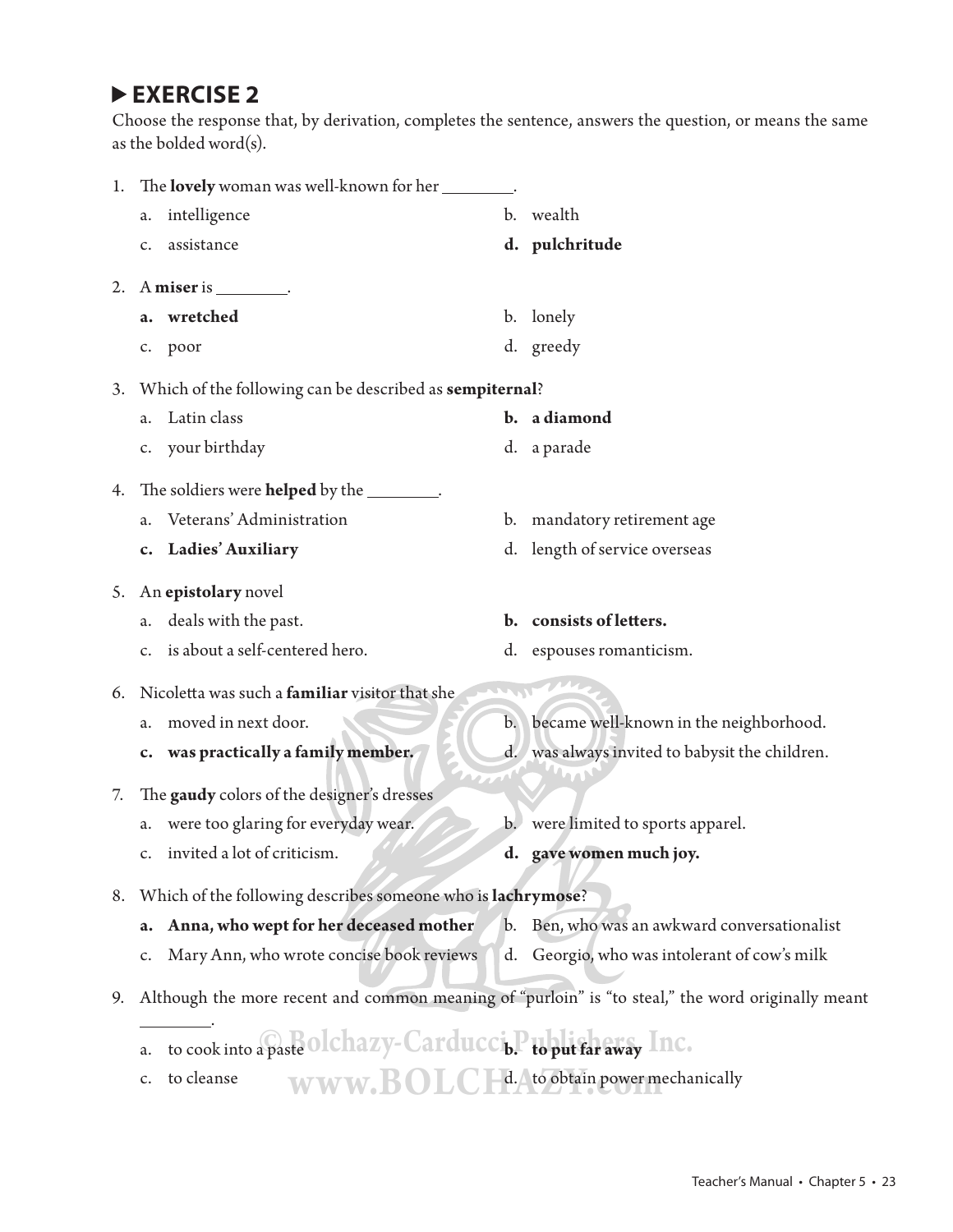|             | French word meaning __________.                                                         | 10. The noun "lunge" now refers to a quick forward movement but is derived from the Latin through an Old |
|-------------|-----------------------------------------------------------------------------------------|----------------------------------------------------------------------------------------------------------|
| a.          | to attack                                                                               | b. to save                                                                                               |
|             | c. to lengthen                                                                          | d. to fight                                                                                              |
|             | 11. Which of the following students was exhausted by cogitation?                        |                                                                                                          |
| a.          | Amelia, who attended a sleepover with her<br>friends                                    | b. Rahat, who went home after a two-hour swim<br>practice                                                |
| $C_{\star}$ | Kurt, who spent the morning mowing lawns                                                | d. Candy, who just finished a final exam                                                                 |
|             | 12. Sympathizing with her pain, the visitors gave their ________ to the bereaved widow. |                                                                                                          |
| a.          | best wishes                                                                             | b. condolences                                                                                           |
| c.          | helpful advice                                                                          | d. donations                                                                                             |
|             | 13. The <b>indolent</b> man looked for an easy job because he wanted to avoid ________. |                                                                                                          |
|             | a. challenges                                                                           | b. long hours                                                                                            |
|             | c. pain                                                                                 | d. tricky situations                                                                                     |
|             | 14. All of the following are derived from paro EXCEPT                                   |                                                                                                          |
|             | a. apart                                                                                | b. empire                                                                                                |
|             | c. separate                                                                             | d. rampart                                                                                               |
|             | 15. The prefix "ab" means "away from" in all of the following EXCEPT                    |                                                                                                          |
| a.          | abdicate                                                                                | b. abduct                                                                                                |
| $C_{\star}$ | abort                                                                                   | d. abacus                                                                                                |
|             | 16. The prefix "de" means "down from" in all of the following EXCEPT                    |                                                                                                          |
|             | a. debit                                                                                | b. deform                                                                                                |
| $c_{\cdot}$ | decimal                                                                                 | d. detract                                                                                               |
|             |                                                                                         |                                                                                                          |
|             | © Bolchazy-Carducci Publishers, Inc.                                                    |                                                                                                          |
|             | www.BOLCHAZY.com                                                                        |                                                                                                          |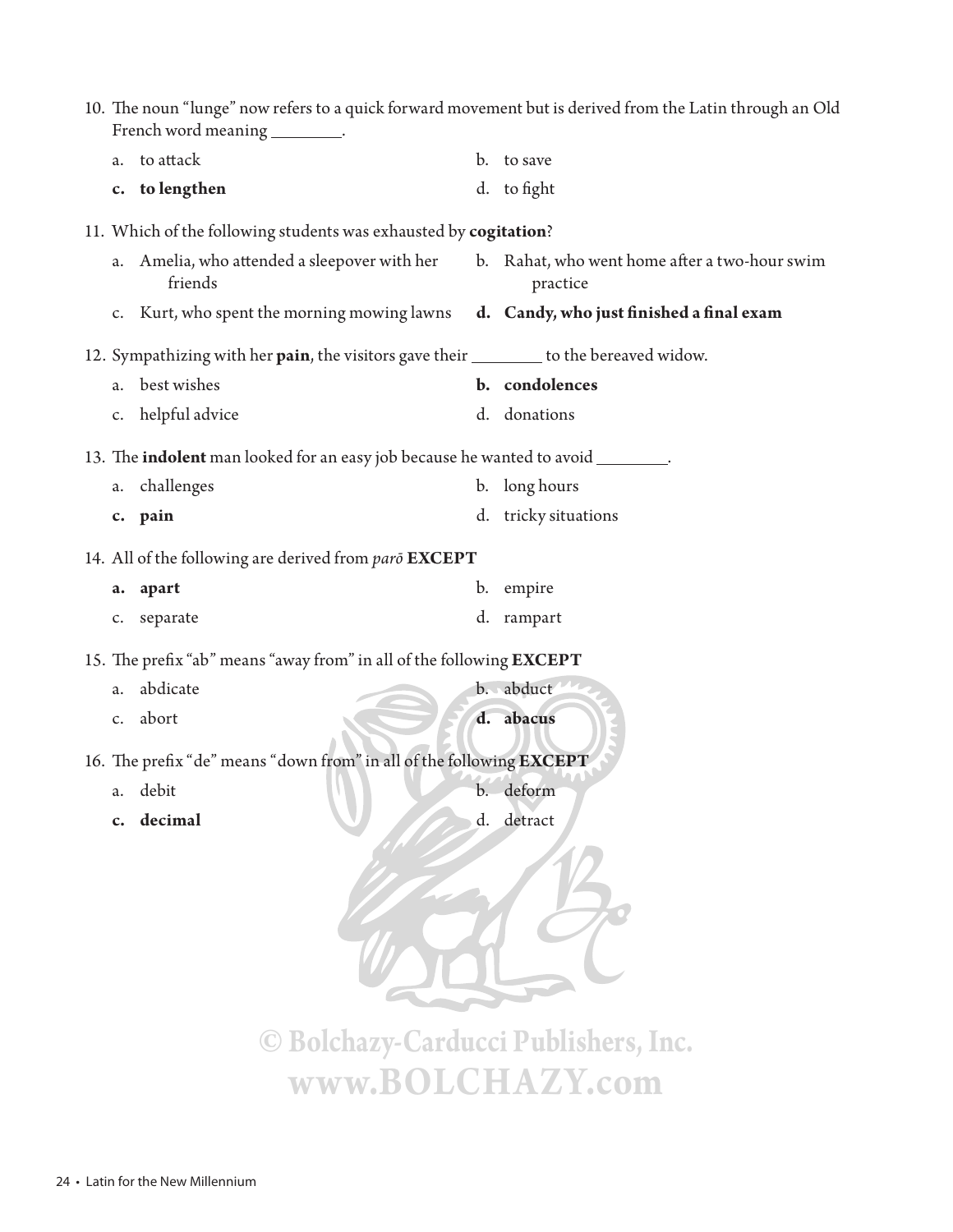Decline the following adjectives.

1. *asper, aspera, asperum*

| Singular   |                  |          |               |  |
|------------|------------------|----------|---------------|--|
|            | <b>Masculine</b> | Feminine | <b>Neuter</b> |  |
| Nominative | asper            | aspera   | asperum       |  |
| Genitive   | asperi           | asperae  | asperi        |  |
| Dative     | asperō           | asperae  | asperō        |  |
| Accusative | asperum          | asperam  | asperum       |  |
| Ablative   | asperō           | asperā   | asperō        |  |
| Vocative   | asper            | aspera   | asperum       |  |
|            |                  | Plural   |               |  |
|            | <b>Masculine</b> | Feminine | <b>Neuter</b> |  |
| Nominative | asperi           | asperae  | aspera        |  |

| Genitive   | asperörum | asperārum | asperorum |
|------------|-----------|-----------|-----------|
| Dative     | asperis   | asperis   | asperis   |
| Accusative | asperos   | asperās   | aspera    |
| Ablative   | asperis   | asperis   | asperis   |
| Vocative   | asperi    | asperae   | aspera    |

2. *crēber, crēbra, crēbrum*

| creder, credit, creditant |                  |                                |  |  |  |
|---------------------------|------------------|--------------------------------|--|--|--|
|                           |                  |                                |  |  |  |
|                           |                  | <b>Neuter</b>                  |  |  |  |
| crēber                    | crēbra           | crēbrum                        |  |  |  |
| crēbrī                    | crēbrae          | crēbrī                         |  |  |  |
| crēbrō                    | crēbrae          | crēbrō                         |  |  |  |
| crēbrum                   | crēbram          | crēbrum                        |  |  |  |
| crēbrō                    | crēbrā           | crēbrō                         |  |  |  |
| crēber                    | crēbra           | crēbrum                        |  |  |  |
|                           |                  |                                |  |  |  |
| Masculine                 | Feminine         | <b>Neuter</b>                  |  |  |  |
| crēbrī                    | crēbrae          | crēbra                         |  |  |  |
| crēbrōrum                 | crēbrārum        | crēbrōrum                      |  |  |  |
| crēbrīs                   | Inc<br>crēbrīs   | crēbrīs                        |  |  |  |
| crēbrōs                   | crēbrās          | crēbra                         |  |  |  |
| crēbrīs                   | crēbrīs          | crēbrīs                        |  |  |  |
| crēbrī                    | crēbrae          | crēbra                         |  |  |  |
|                           | <b>Masculine</b> | Singular<br>Feminine<br>Plural |  |  |  |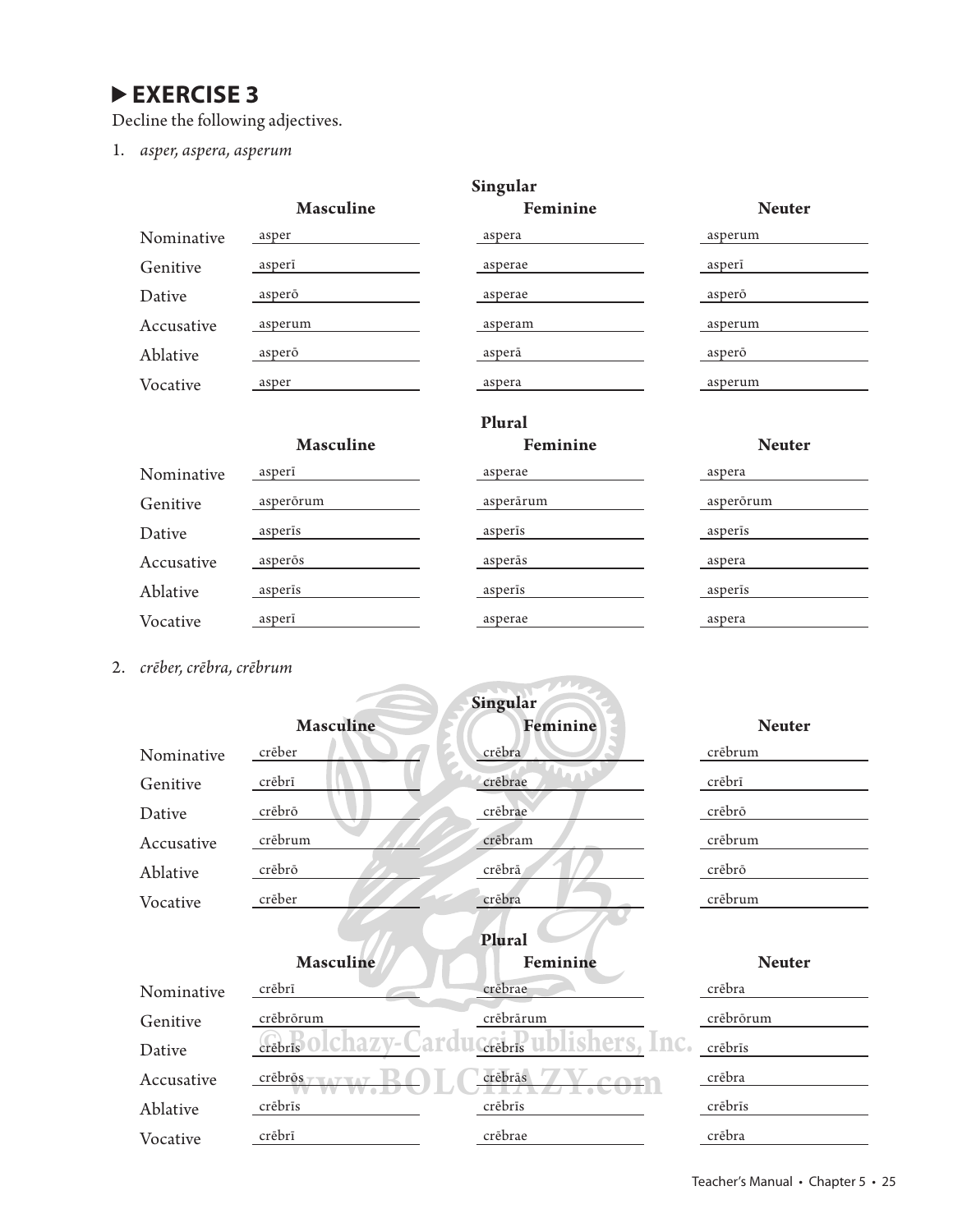Keeping the same case, number, and gender replace the adjective with the one in parentheses. Translate the changed phrase. For some more than one answer is possible.

**Example:** praeclāram fēminam (miser)

miseram fēminam wretched woman

- 1. bonās fīliās (pulcher) pulchrās fīliās: beautiful daughters
- 2. bonōrum agricolārum (miser) miserōrum agricolārum: of the wretched farmers
- 3. malīs armīs (miser) miserīs armīs: to/for the wretched weapons; by/with/from the wretched weapons
- 4. bonae fēminae (pulcher) pulchrae fēminae: of the beautiful woman; to/for the beautiful woman; beautiful women
- 5. praeclārōs virōs (miser) miserōs virōs: wretched men
- 6. iūstō animō (miser) miserō animō: to/for the wretched soul; by/with/from the wretched soul

#### **EXERCISE 5**

Change the infinitives in parentheses to the verb form required to complete the sentence. Translate each sentence.

**Example:** Auxilium ā bonō virō \_\_\_\_\_\_ datur \_\_\_\_\_ (dare) Help is being given by the good man.

- 1. Venēna ā malīs virīs et fēminīs <u>parantur .</u> (parāre) Poisons are being prepared by bad men and women.
- 2. Auxilium ab amīcīs  $\frac{1}{\sqrt{2\pi}}$  datur  $\frac{1}{\sqrt{2\pi}}$  (dare) Help is being given by friends.
- 3. Terra ā nautīs non vidētur ... (vidēre) The land is not seen by the sailors.
- 4. Castra ā virīs armātīs <u>tenentur .</u> (tenēre) The camp is being held by armed men.
- 5. Nauta ā familiā exspectātur . (exspectāre) The sailor is expected by the family.
- 6. Patria ā puerīs et puellīs amātur . (amāre) The country is loved by the boys and girls.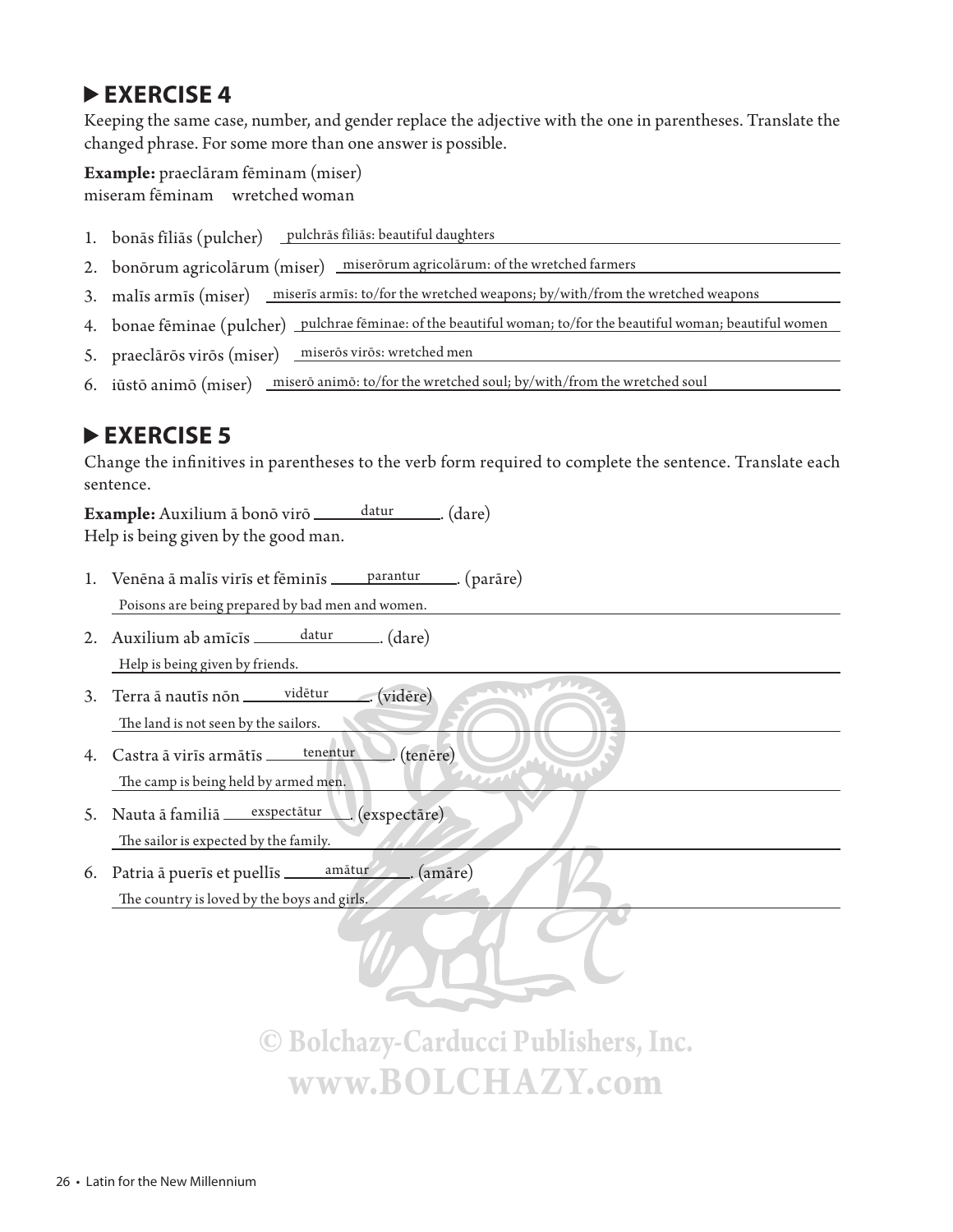Fill in the blanks with the correct form of the adjectives and translate each sentence. The Reading Vocabulary in Chapter 5 may be consulted.

#### **Example:**

Casa non est \_\_\_\_\_ magna \_\_\_\_\_, (magnus) The cottage is not big.

- 1. Animus Cicerōnis (*of Cicero*) est <u>miser</u> (miser) Cicero's mind is sad.
- 2. Terentia non est \_\_\_\_\_ misera \_\_\_\_\_ (miser) Terentia is not wretched.
- 3. Fīlia Terentiae est valdē pulchra et fīlius Terentiae est valdē pulcher ... (pulcher) The daughter of Terentia is very beautiful and the son of Terentia is very handsome.
- 4. Praemia \_\_\_ pulchra \_\_\_ exspectō. (pulcher) I expect beautiful rewards.
- 5. Fābula ā pulchrā fēminā nārrātur. (pulcher) The story is being told by a beautiful woman.
- 6. Virō \_\_\_\_ miserō \_\_\_\_ auxilium dare dēbēmus. (miser) We ought to give help to the wretched man.

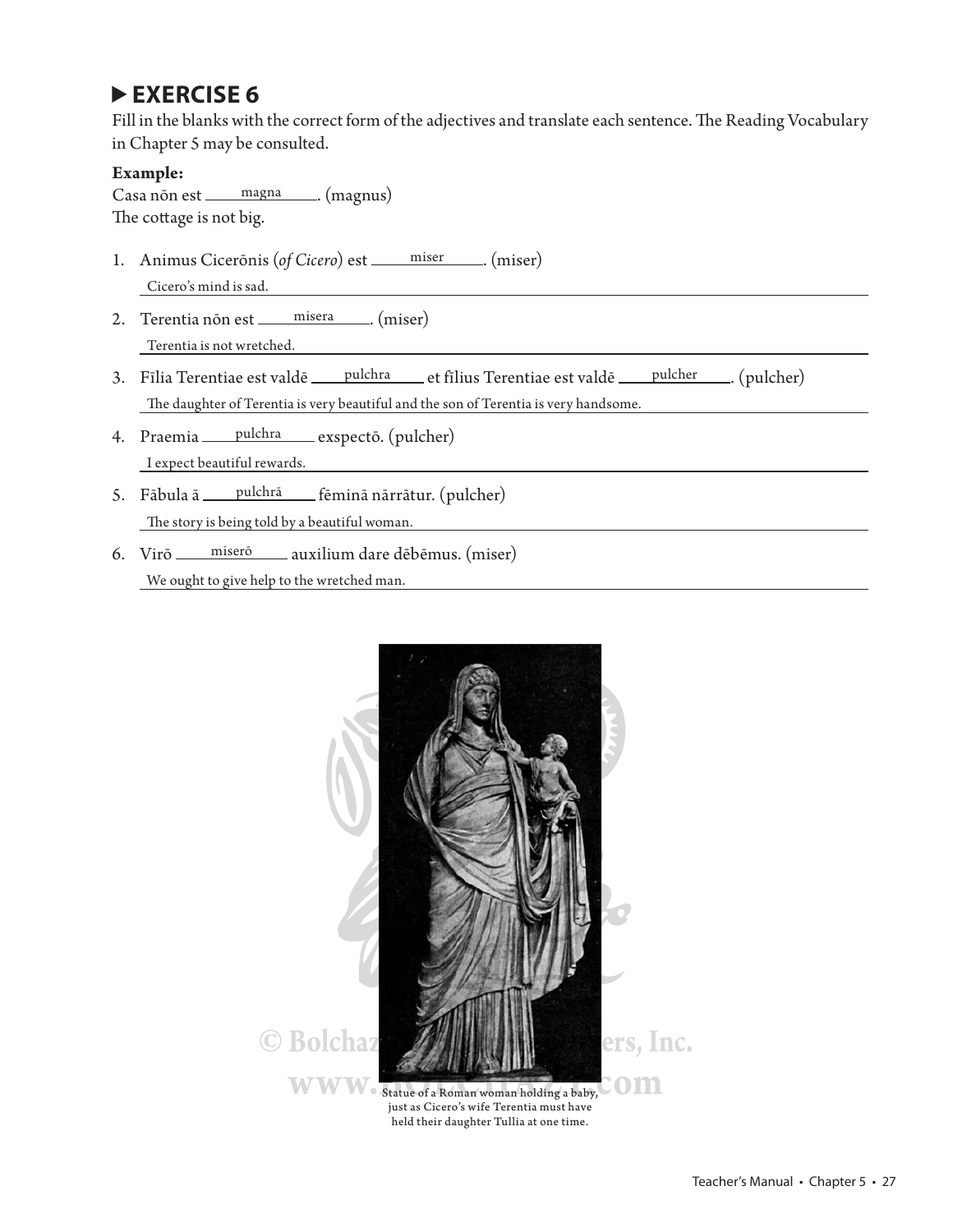### **▶ EXERCISE 7**

Translate the following passage. The Reading Vocabulary in Chapter 5 may be consulted.

Terentia Cicerōnī (*to Cicero*) salūtem plūrimam dīcit.

Epistula tua, Cicero, ā mē (*me*) tenētur. Sī dolēs, doleō. Nōn sōlum tamen cōnsilia mala ā malīs virīs contrā tē parantur, sed etiam auxilium magnum ā bonīs virīs parātur. Itaque nōn dēbēmus dolēre. Nam familia nostra (*our*) nōn est misera. Epistulae tuae longae ā mē, ā fīliō, ā pulchrā fīliā exspectantur. Valē!

Terentia is greeting Cicero. (Literally it means "[s/he] says [i.e., wishes] very much health [the best of health] to . . .")

Your letter, Cicero, is held by me. If you feel pain, I feel pain. However, not only bad plans are being designed by bad men

against you, but also great help is being prepared by good men. And so we ought not to feel pain. For our family is not

wretched. Your long letters are expected by me, by (our) son, by (our) beautiful daughter. Goodbye!

## **CONTENT QUESTIONS**

After completing Chapter 5, answer these questions.

- 1. What is the difference between the active and passive voices? In the active voice the subject of the verb performs the action, while in the passive voice the subject receives the action.
- 2. Where was Cicero when he wrote sad letters to his family? Cicero was in exile in Greece, sent there by his political enemies.
- 3. What construction is used with the passive voice to indicate the person who performs the action? Ablative of agent preceded by the preposition *ā* (*ab*).
- 4. What spelling difference distinguishes the declension of *pulcher* and *miser*? *Pulcher* loses the *–e* in its declension, while *miser* keeps it.
- 5. When is the preposition *ab* used instead of *ā*? *Ab* is used before vowels.

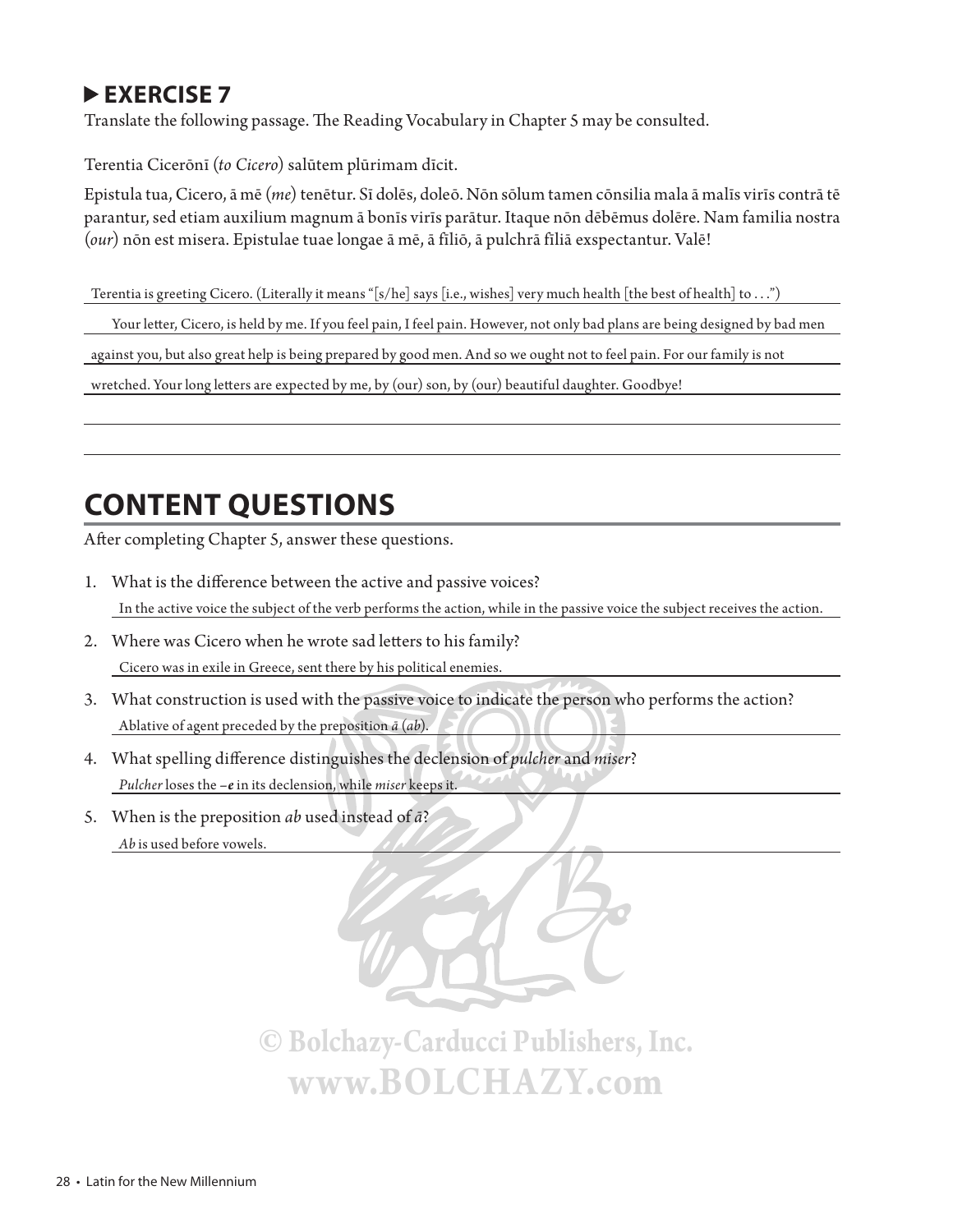

# **CHAPTER 6**

### **EXERCISE 1**

Write the corresponding forms of *possum* and translate both verb forms.

|    | sunt   | (they) are/there are    | possunt  | (they) are able             |
|----|--------|-------------------------|----------|-----------------------------|
| 2. | es     | (you) are               | potes    | (you) are able              |
| 3. | sumus  | $(we)$ are              | possumus | (we) are able               |
|    | 4. est | $(s/he/it)$ is/there is | potest   | $(s/he/it)$ is able         |
| 5. | sum    | $(I)$ am                | possum   | $(I)$ am able               |
| 6. | estis  | $(you <$ pl.>) are      | potestis | $(you <$ pl. $>$ ) are able |

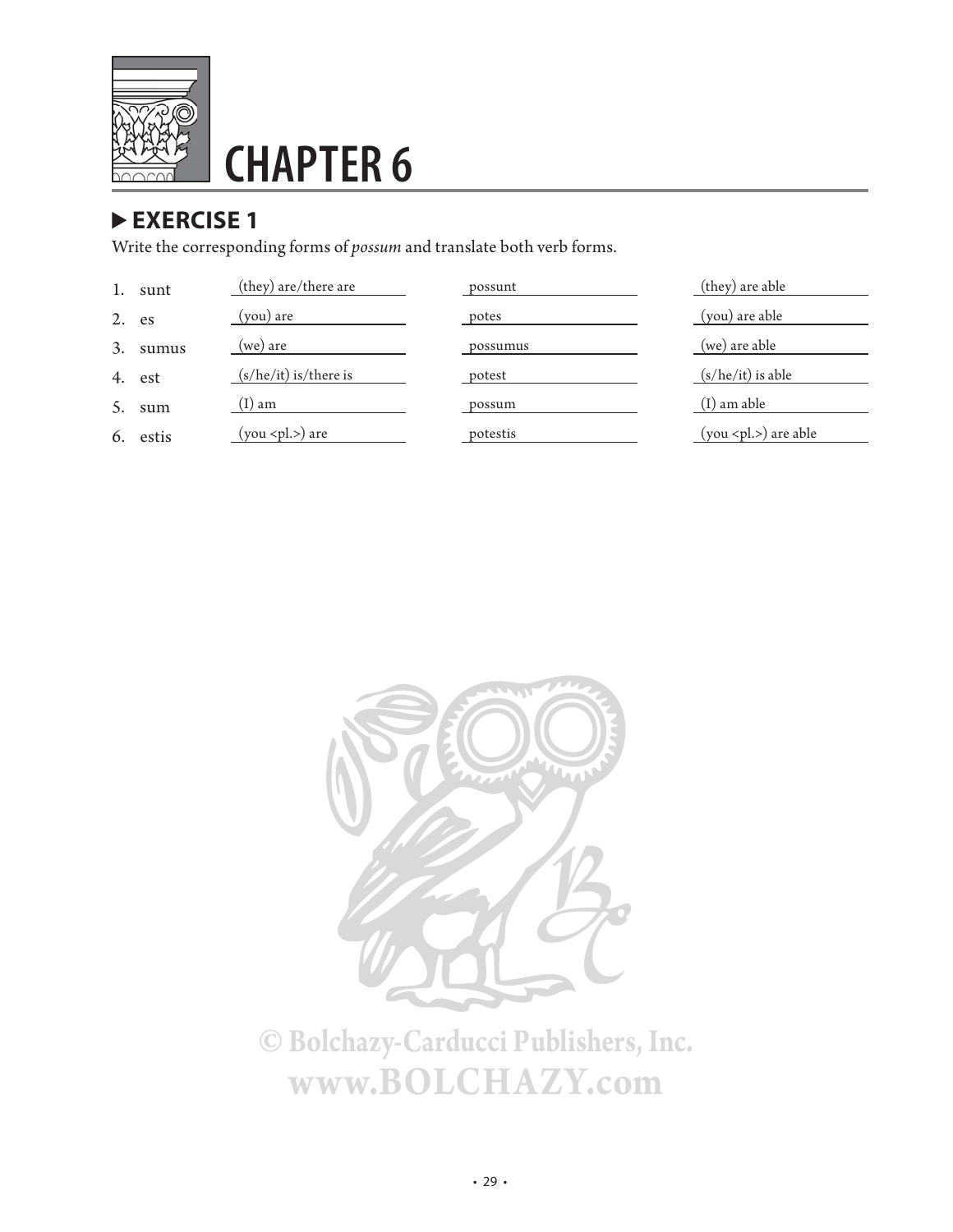Match the derivative in Column A to the meaning of the Latin source in Column B from which each is derived. Some meanings may be used more than once; some not at all.

|                           | Column A                       |  |             | <b>Column B</b>  |
|---------------------------|--------------------------------|--|-------------|------------------|
|                           | 1. $\mathbf{B}$ impossible     |  |             | A. spirit        |
|                           | 2. $\mathbf{F}$ doctorate      |  |             | B. be able       |
| 3. $N$ gist               |                                |  |             | C. much          |
|                           | 4. $K$ remnant                 |  |             | D. example       |
| 5. P interest             |                                |  |             | E. prepare       |
|                           | $6.$ $\qquad \qquad$ tenebrous |  |             | F. teach         |
| 7. $S$ libel              |                                |  |             | G. letter        |
| 8. $T_{\text{r}}$ farmer  |                                |  |             | H. save          |
|                           | 9. $Q$ prejudice               |  | I.          | hold             |
|                           | 10. $D$ exemplary              |  |             | J. darkness      |
|                           | 11. $P$ represent              |  |             | K. remain        |
|                           | $12.$ K mansion                |  |             | L. free          |
|                           | 13. $T$ infirmary              |  |             | M. be accustomed |
| 14. <b>F</b> docile       |                                |  |             | N. lie down      |
|                           | 15. $\mathbf{R}$ vitamin       |  |             | O. memory        |
| 16. S libretto            |                                |  |             | P. to be         |
|                           | 17. <b>G</b> alliteration      |  |             | Q. judge         |
|                           | 18. O commemorate              |  |             | R. life          |
|                           | 19. $T$ affirmation            |  | $S_{\cdot}$ | book             |
|                           | 20. H reservoir                |  |             | T. strengthen    |
|                           | $21.$ $M$ insolence            |  |             | U. trick         |
|                           | 22. <b>G</b> obliterate        |  |             |                  |
| 23. $\mathbb{R}$ victuals |                                |  |             |                  |
| 24. $C$                   | multiplication                 |  |             |                  |
| 25. $M$                   | obsolete                       |  |             |                  |
| $26.$ N                   | adjacent                       |  |             |                  |
|                           |                                |  |             |                  |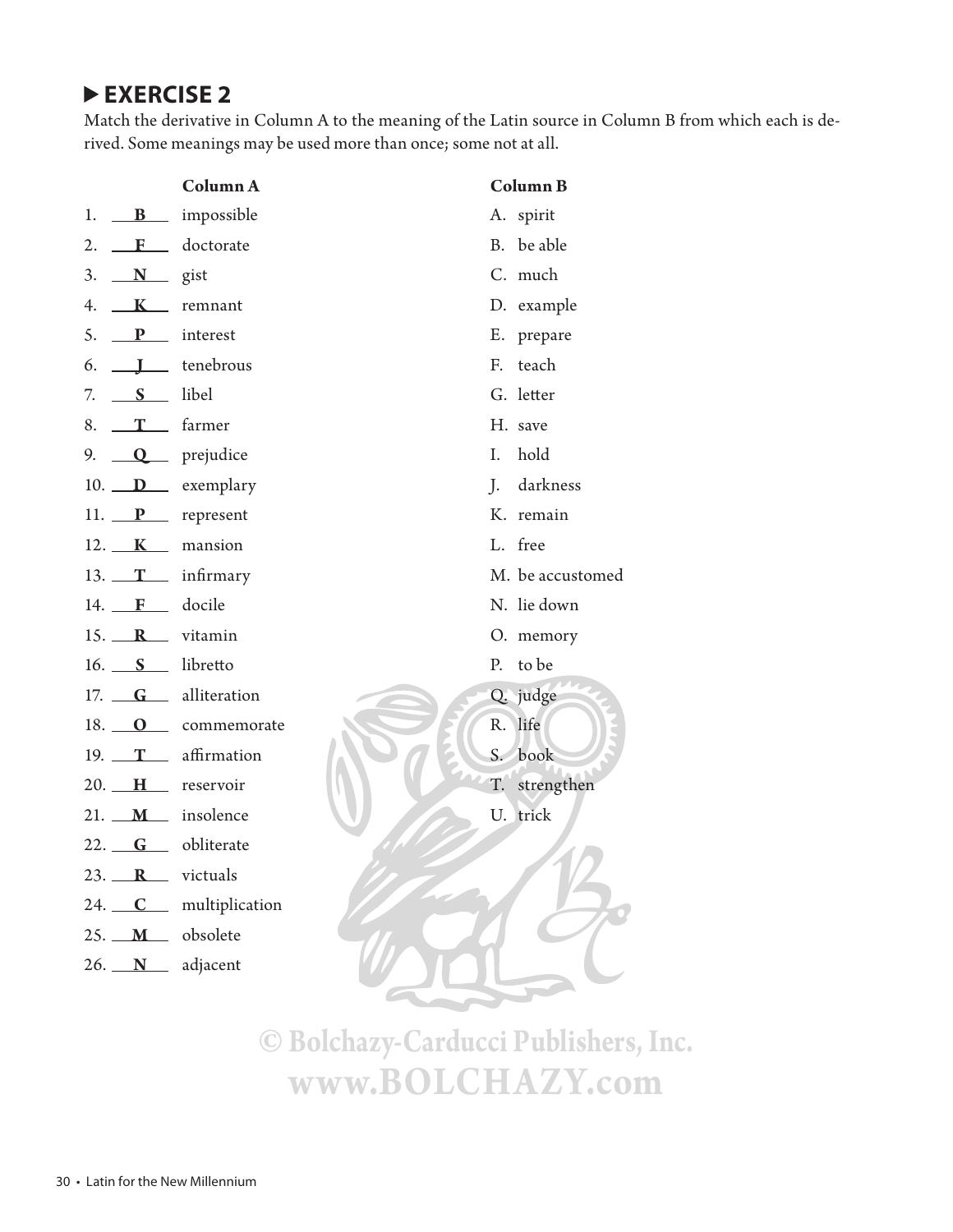Translate into English.

| 1.      | Timēre non dēbēmus.                                                       |
|---------|---------------------------------------------------------------------------|
| 2.      | We ought not to fear.<br>Amārī dēbētis.                                   |
| 3.      | You ought to be loved.<br>Ambulāre solēmus.<br>We are accustomed to walk. |
| 4.      | Cūrārī dēbēs.<br>You ought to be cared for.                               |
| 5.      | In viā esse dēbeō.<br>I ought to be on the road.                          |
| 6.      | In agrō esse non solēmus.<br>We are not accustomed to be in the field.    |
| 7.      | Dē consiliīs cogitāre dēbent.<br>They ought to think about the plans.     |
|         | EXERCISE 4<br>Translate into Latin.                                       |
| $1_{-}$ | I am able to walk.<br>Possum ambulāre.<br>225.58                          |
| 2.      | I am used to being loved.<br>Soleō amārī.                                 |

- 3. Poets cannot always be just. Poētae nōn semper iūstī esse possunt.
- 4. They are not used to preparing plans. Cōnsilia parāre nōn solent.
- 5. Rewards ought to be given to the athletes. Praemia āthlētīs darī dēbent.
- 6. We are not used to remaining in the darkness. Manēre in tenebrīs nōn solēmus.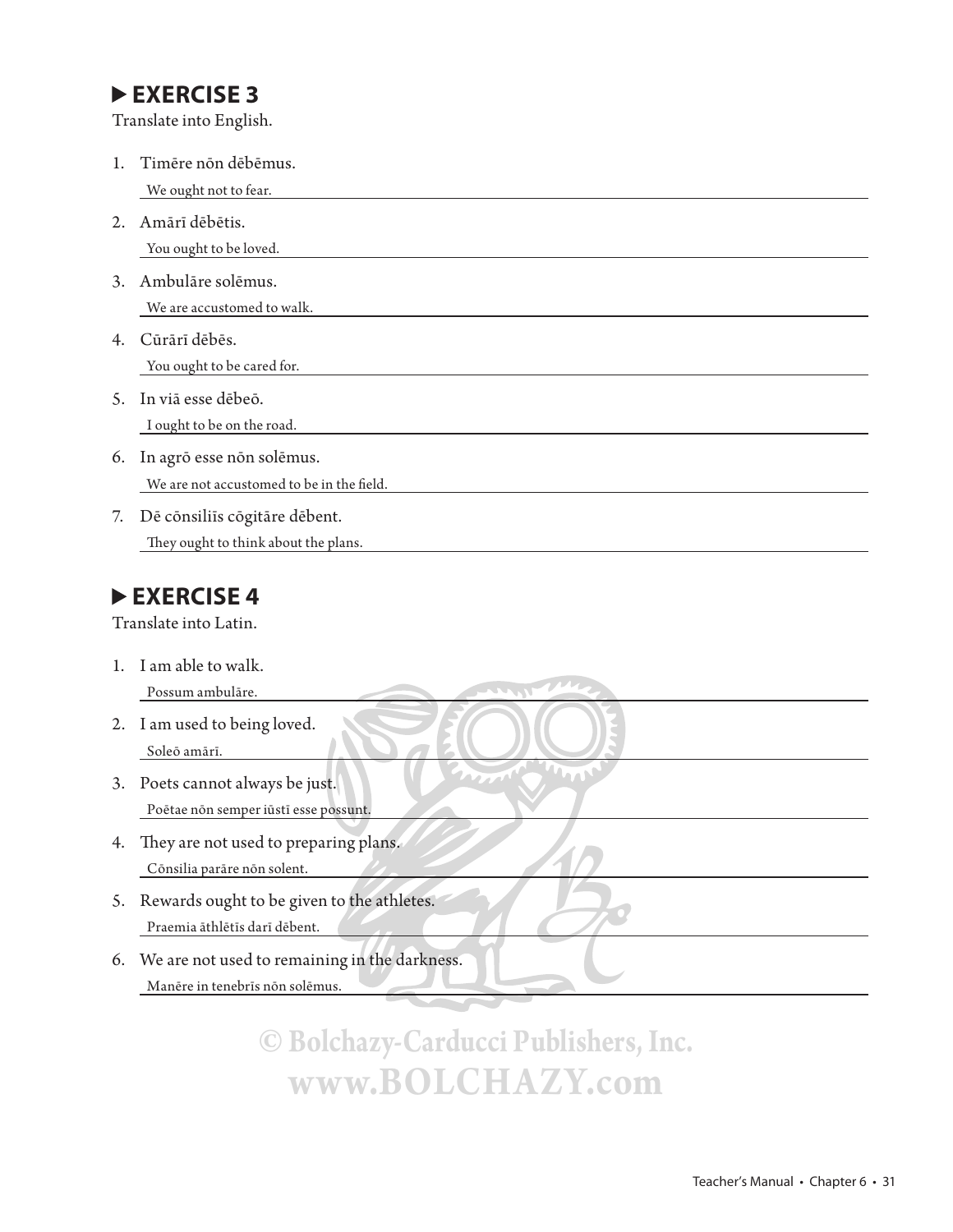List the transitive and intransitive verbs in this modified reading passage. The Reading Vocabulary in Chapter 6 may be consulted.

Inter Gallōs sunt virī magnī quī vocantur Druidēs. Sacra Gallōrum ā Druidibus cūrantur. Druidēs ā Gallīs valdē timentur: nam auctōritātem magnam habent, et dē virīs bonīs et malīs iūdicant. Praemia et poenae ā Druidibus dantur. Vīta Gallōrum ā Druidibus cūrātur. Propter Druidum scientiam magnam multī puerī ad Druidēs ambulant et cum Druidibus diū manent. Druidēs puerōs docent. Druidēs dē sacrīs scientiam magnam habent, sed librōs et litterās nōn amant. Nam sacra sunt magna, sī in tenebrīs iacent. Itaque sacra Gallōrum nōn litterīs, sed memoriā servantur. Druidēs scientiam magnam memoriā servant. Itaque dum Druidēs exempla docent et fābulās nārrant, puerī memoriam firmant.

#### **Transitive**

vocantur, cūrantur, timentur, habent, iūdicant, dantur, cūrātur, docent, amant, servantur, servant, nārrant, firmant

#### **Intransitive**

sunt, ambulant, manent, iacent



This relief from the second century CE shows a teacher with students. This image, found in the area of the Roman site *Noviomagus Trēvirōrum*, is frequently cited as evidence for Roman schooling. In Roman times and still today, the area, modern-day Neumagen, is celebrated for its wine production. Today the relief is housed in the Rheinisches Landes Museum in Trier, Germany.

#### **EXERCISE 6**

Change the following sentences into the passive voice. The Reading Vocabulary in Chapter 6 may be consulted.

**Example:** Puer puellam exspectat. Puella ā puerō exspectātur.

1. Virī magnī praemia dant. Praemia ā virīs magnīs dantur. 2. Druidēs puerōs docent. Puerī <del>a Druidibus docentur. 11. 1.</del> 3. Gallī librōs et litterās nōn amant. 4. Puerī memoriam firmant. WWWMemoria ā puerīs firmātur. Puerī ā Druidibus docentur. <sub>L</sub> Librī et litterae ā Gallīs non amantur.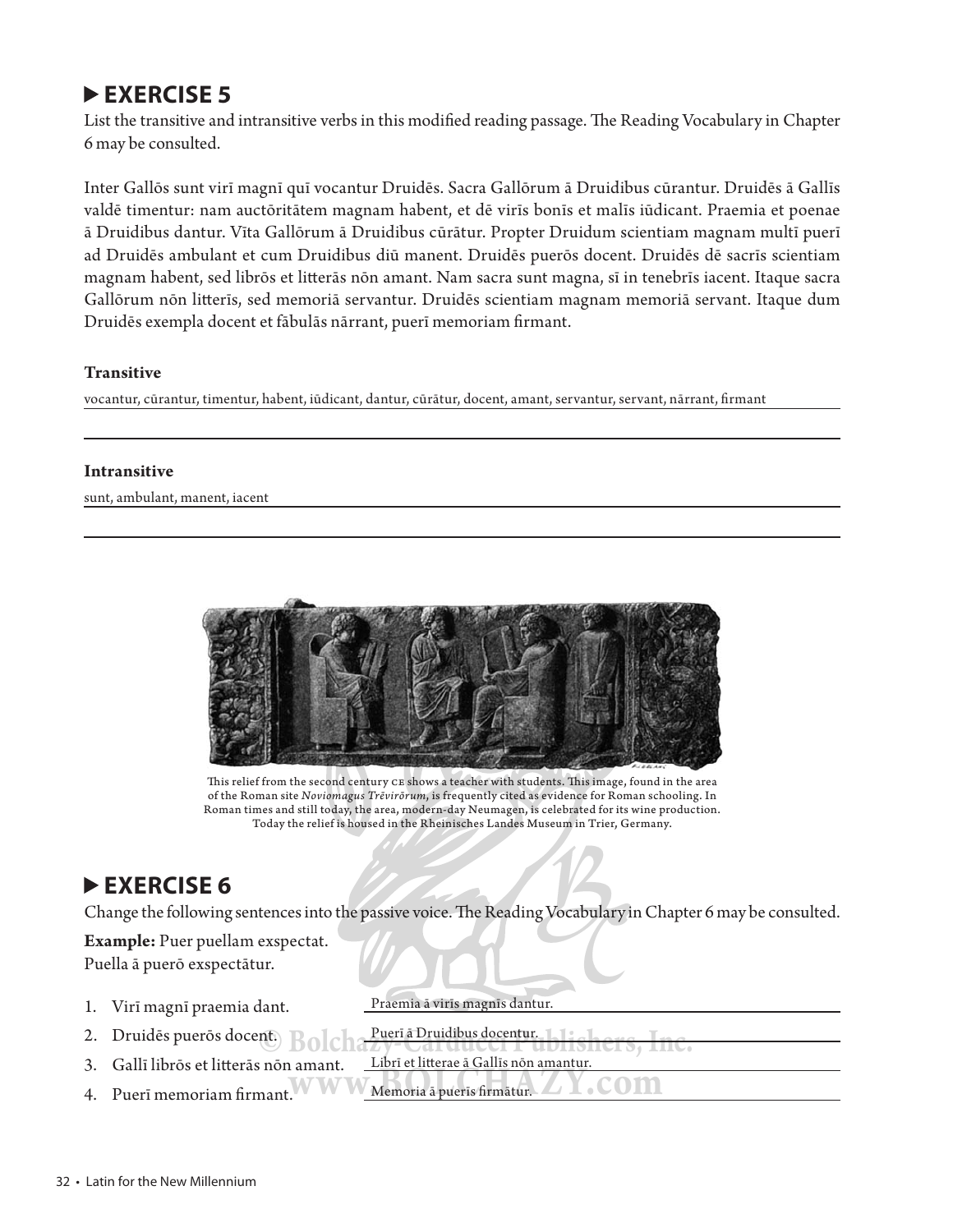Change the following sentences into the active voice. The Reading Vocabulary in Chapter 6 may be consulted.

**Example:** Puella ā puerō exspectātur. Puer puellam exspectat.

- 1. Sacra Gallōrum ā Druidibus cūrantur. Druidēs sacra Gallōrum cūrant.
- 2. Virī magnī ā Gallīs timentur. Gallī virōs magnōs timent.
- 3. Vīta Gallōrum ā virīs magnīs cūrātur. Virī magnī vītam Gallōrum cūrant.
- 4. Sacra ā Gallīs servantur. Gallī sacra servant.
- 
- 
- 



Here the face of Julius Caesar depicts his worries, cares, and concerns.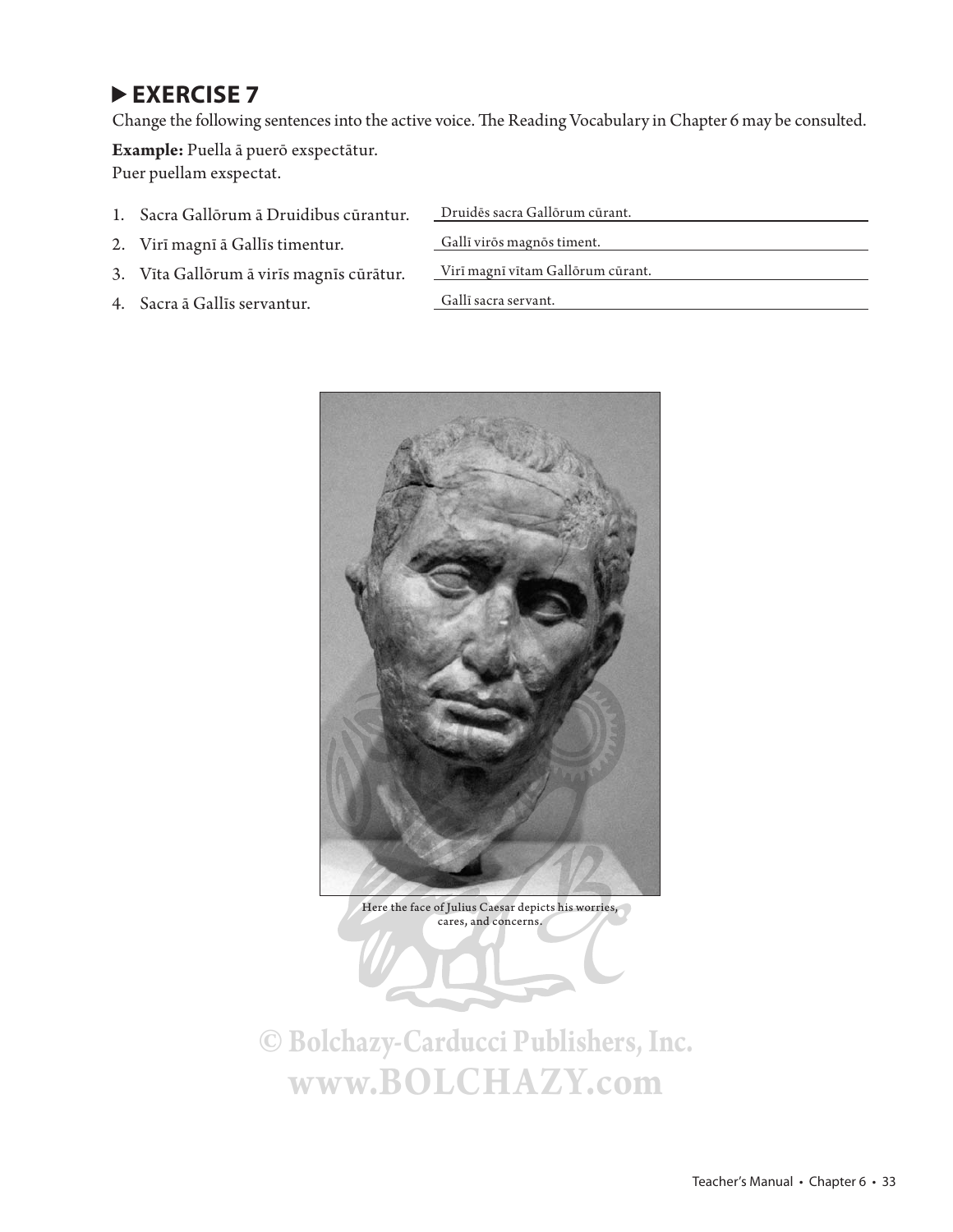## **CONTENT QUESTIONS**

After completing Chapter 6, answer these questions.

- 1. Which are Caesar's principal works? "On the Gallic War" and "On the Civil War."
- 2. What happened on the Ides of March 44 bce? Caesar was murdered by his enemies.
- 3. Who were the Druids? High priests and ruling class in Gaul at the time of Caesar.
- 4. How are the verbs *sum* and *possum* similar in conjugation? The verb *possum* is actually composed of *sum* added to the prefix *pot*-.
- 5. What is the difference between transitive and intransitive verbs? Transitive verbs have direct objects and intransitive ones do not.
- 6. What is a complementary infinitive?  $\Lambda$  complementary infinitive completes the meaning of certain verbs.

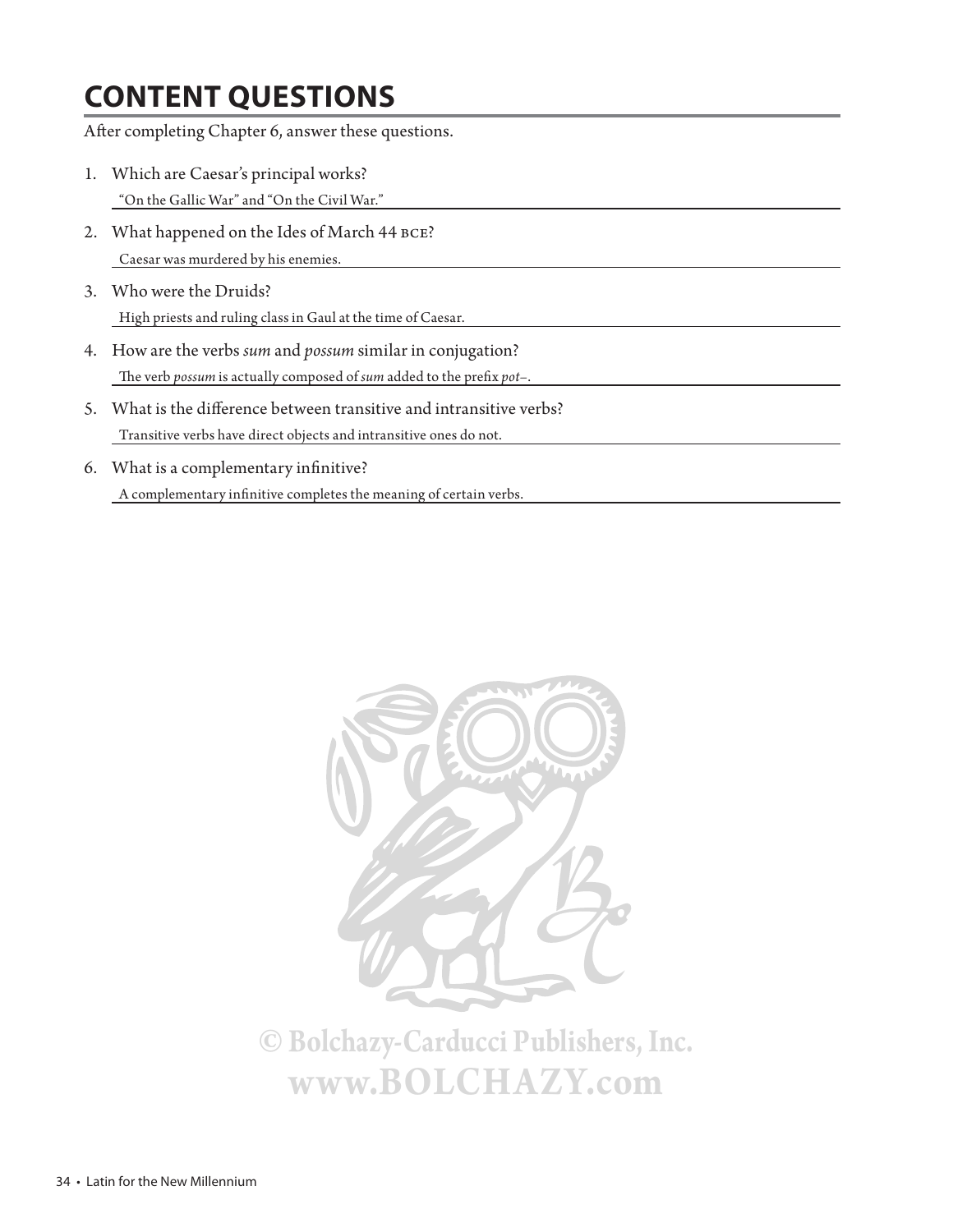

# **CHAPTER 7**

#### **EXERCISE 1**

Decline the following phrases.

1. *longa pāx*

| Singular     | Plural         |
|--------------|----------------|
| longa pāx    | longae pācēs   |
| longae pācis | longārum pācum |
| longae pācī  | longīs pācibus |
| longam pācem | longās pācēs   |
| longā pāce   | longīs pācibus |
| longa pāx    | longae pācēs   |
|              |                |

2. *miser amor*

|            | Singular       | Plural           |
|------------|----------------|------------------|
| Nominative | miser amor     | miserī amōrēs    |
| Genitive   | miserī amōris  | miserörum amörum |
| Dative     | miserō amōrī   | miserīs amōribus |
| Accusative | miserum amõrem | miserõs amõrēs   |
| Ablative   | miserō amōre   | miserīs amōribus |
| Vocative   | miser amor/    | miserī amōrēs    |

**LOW** 

#### **EXERCISE 2**

Choose the response that derives from the same root as the word provided.

|    | amorous             |                                                                                                       |    |             |
|----|---------------------|-------------------------------------------------------------------------------------------------------|----|-------------|
|    | maraschino<br>a.    | amortize<br>b.<br>paramour<br>c.                                                                      | d. | amoral      |
|    | delicious           |                                                                                                       |    |             |
|    | a. dilettante       | c. diligence<br>b. deleterious                                                                        |    | d. delegate |
| 3. | digit<br>a. dignity | © Bolchazy-Carducci Publishers, Inc.<br>b. digitalis<br>$\Box$ c. $\Diamond$ dight $\bigtriangledown$ |    | dainty      |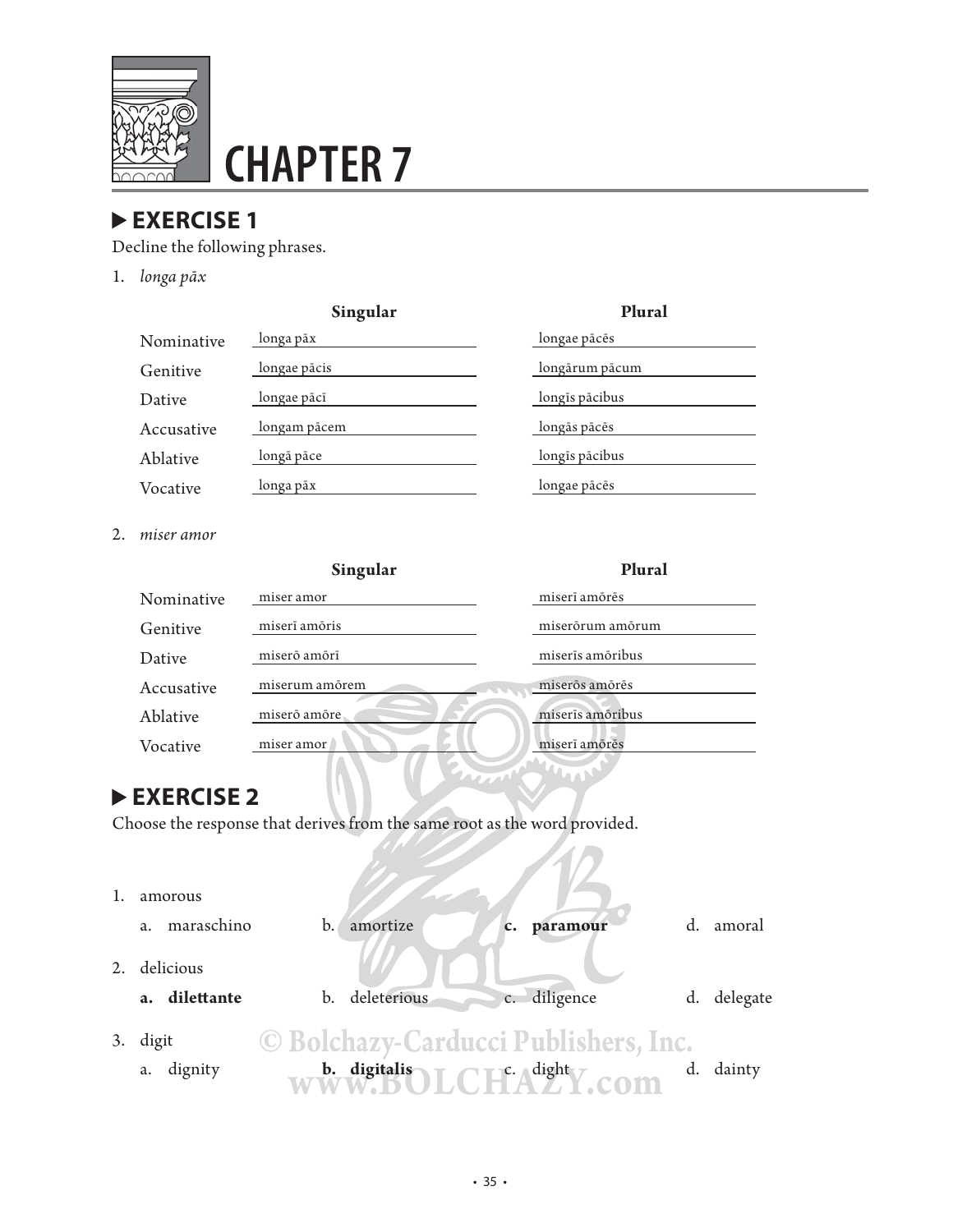|    |                                    | 4. domination                       |                |                           |                |              |                       |                |
|----|------------------------------------|-------------------------------------|----------------|---------------------------|----------------|--------------|-----------------------|----------------|
|    |                                    | a. dowager                          |                | b. donative               |                | c. dolman    |                       | d. domino      |
|    |                                    | 5. binoculars                       |                |                           |                |              |                       |                |
|    | a.                                 | octavo                              |                | b. occult                 |                | c. antler    |                       | d. antioxidant |
|    |                                    |                                     |                |                           |                |              |                       |                |
|    |                                    | 6. pacify                           |                |                           |                |              |                       |                |
|    |                                    | a. peaceful                         |                | b. impeccable             |                | c. passive   |                       | d. impair      |
|    |                                    | 7. seniority                        |                |                           |                |              |                       |                |
|    |                                    | a. sensible                         |                | b. senate                 |                | c. sensation |                       | d. sentiment   |
|    |                                    | 8. sororicide                       |                |                           |                |              |                       |                |
|    | a.                                 | sorry                               |                | b. sorosis                |                | c. cousin    |                       | d. course      |
|    |                                    | 9. verbose                          |                |                           |                |              |                       |                |
|    |                                    | a. reverberate                      |                | b. divergent              |                | c. verdant   |                       | d. proverb     |
|    |                                    |                                     |                |                           |                |              |                       |                |
|    |                                    | 10. messieurs                       |                |                           |                |              |                       |                |
|    |                                    | a. madam                            |                | b. medical                |                | c. mature    |                       | d. mediocre    |
|    |                                    | 11. perseverance                    |                |                           |                |              |                       |                |
|    |                                    | a. service                          |                | b. severity               |                | c. several   |                       | d. servitude   |
|    | 12. aim                            |                                     |                |                           |                |              |                       |                |
|    | a.                                 | estuary                             |                | b. ameliorate             | $c_{\cdot}$    | esteem       |                       | d. amenable    |
|    |                                    |                                     |                |                           |                |              |                       |                |
|    |                                    | 13. invidious                       | b.             |                           |                | evict        |                       | d. evidence    |
|    |                                    | a. vigilante                        |                | vinegar                   | c.             |              |                       |                |
|    |                                    | 14. putative                        |                |                           |                |              |                       |                |
|    | a.                                 | amputation                          | $\mathbf{b}$ . | compunction               | $\mathsf{C}$ . | impure       |                       | d. pitfall     |
|    |                                    |                                     |                |                           |                |              |                       |                |
|    |                                    | EXERCISE 3<br>Translate into Latin. |                |                           |                |              |                       |                |
|    |                                    |                                     |                |                           |                |              |                       |                |
| 1. |                                    | to/for the sisters                  |                | sorōribus                 |                |              |                       |                |
| 2. |                                    | to/for the old man                  |                | senī                      |                |              |                       |                |
| 3. |                                    | by means of love                    |                | $am\bar{o}$ re $\sqrt{-}$ |                |              | <u>blishers, Inc.</u> |                |
| 4. | I love the sister.<br>Sorōrem amō. |                                     |                |                           |                |              |                       |                |
| 5. |                                    | joy of peace                        |                | gaudium pācis             |                |              |                       |                |
| 6. |                                    | words of the old men                |                | verba senum               |                |              |                       |                |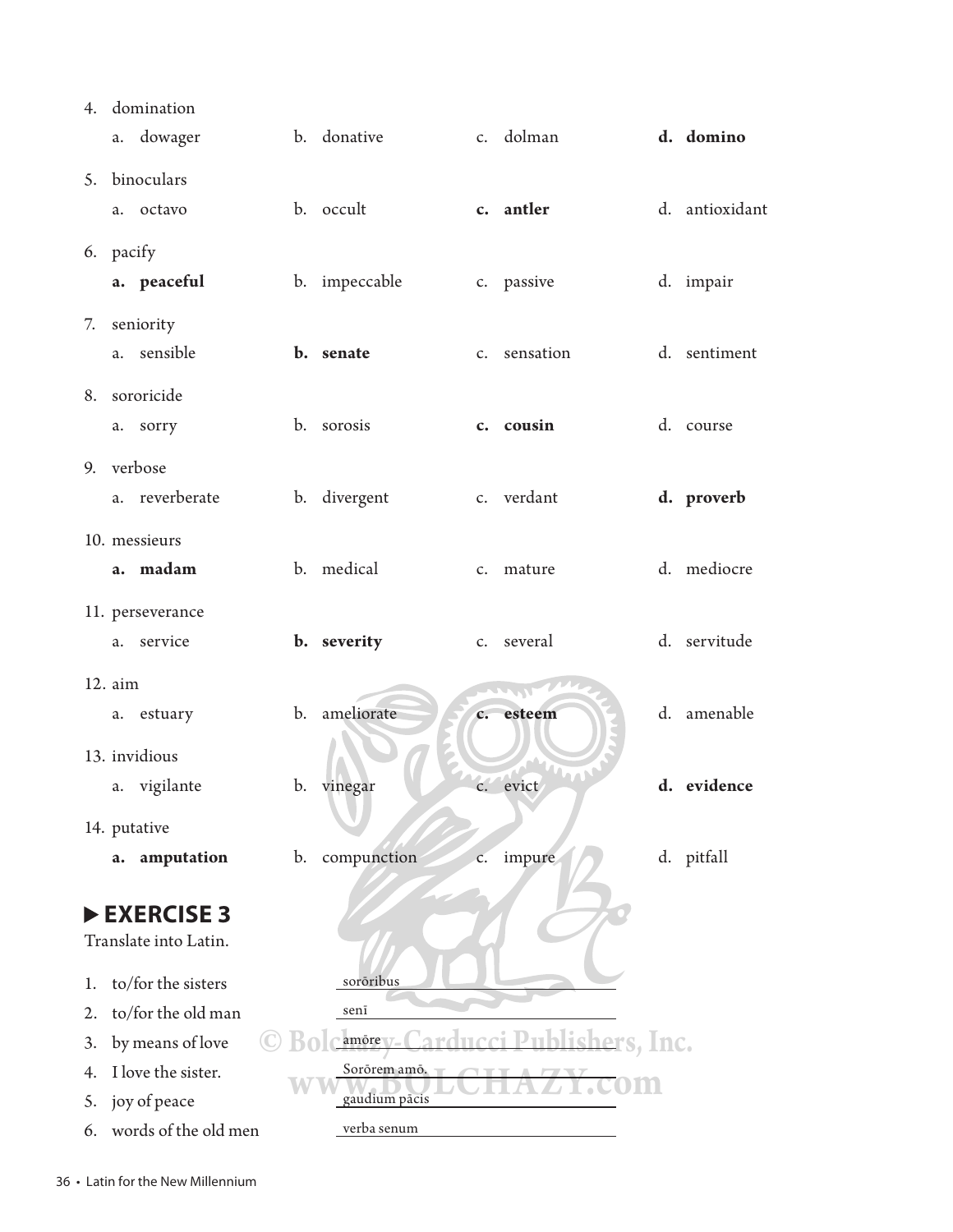

Mosaic of pheasants.

Change the following direct statements into indirect statements using the accusative and infinitive construction.

**Example:** Passer manet in gremiō dominae. Poēta videt passerem manēre in gremiō dominae.

1. Passer est dēliciae puellae.

Poēta putat passerem esse dēliciās puellae.

- 2. Catullus verba senum ūnīus assis aestimat. Catullus nārrat sē verba senum ūnīus assis aestimāre.
- 3. Magna praemia āthlētae dantur. Poēta videt magna praemia āthlētae darī.
- 4. Cicero epistulās longās exspectat. Cicero putat sē epistulās longās exspectāre.
- 5. Druidēs librōs et litterās nōn amant. **Druidēs, Druidum,** *m. pl.* – Druids

Caesar nārrat Druidēs librōs et litterās nōn amāre.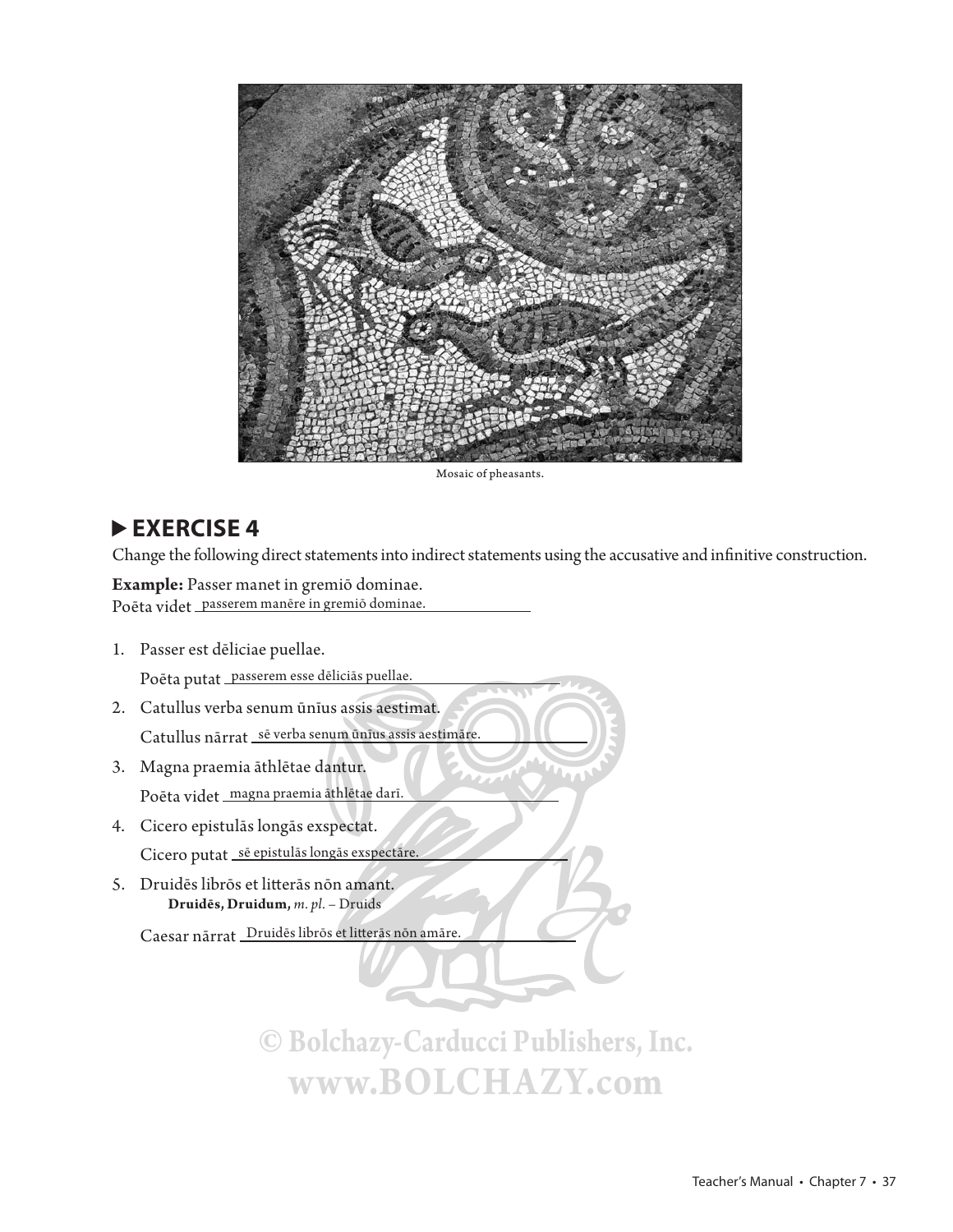In one of his poems, Catullus tells about the death of his girl's sparrow. Translate into English the following adaptation of this story.

Passer puellae est mortuus. Puella dē passere valdē dolet. Multae lacrimae sunt in oculīs puellae. Nam puella putat sē amīcum bonum nunc nōn habēre. Passer in tenebrīs ambulat. Passer ad puellam nunc ambulāre nōn potest et in gremiō puellae tenērī nōn potest. Catullus nārrat sē quoque dē passere dolēre. Nam putat oculōs puellae esse turgidōs.

The sparrow of the girl is dead. The girl really grieves about the sparrow. There are many tears in the eyes of the girl. For

the girl thinks that now she does not have a good friend. The sparrow is walking in the shadows. The sparrow cannot walk

to the girl and cannot be held on the girl's lap. Catullus tells that he is also hurting (mourning) about the sparrow. For he

thinks that the eyes of the girl are swollen.

**mortuus, mortua, mortuum** – dead **quoque** – also **turgidus, turgida, turgidum** – swollen



**Th is passage is an adaptation of Catullus 3.**

#### **EXERCISE 6**

In this poem, some believe that Catullus is mocking Cicero. Translate the following adaptation of this poem into English. Then change all the sentences into indirect statements by beginning with *Catullus nārrat*.

Ego sum valdē malus poēta et Cicero est valdē bonus ōrātor. Verba Cicerōnis sunt semper pulchra. Cicerōnem tamen ūnīus assis aestimāre soleō.

**Cicero, Cicerōnis,** *m*. – Cicero **ōrātor, ōrātōris,** *m*. – orator

| Translation:               | I am a very bad poet and Cicero is a very good orator.                               |  |
|----------------------------|--------------------------------------------------------------------------------------|--|
| Indirect Statement:        | Catullus närrat sē esse valdē malum poētam et Cicerōnem (esse) valdē bonum ōrātōrem. |  |
|                            |                                                                                      |  |
|                            |                                                                                      |  |
| Translation:               | Cicero's words are always nice.                                                      |  |
| <b>Indirect Statement:</b> | Catullus nārrat verba Cicerōnis esse semper pulchra.                                 |  |
|                            |                                                                                      |  |
| Translation:               | I, however, am not accustomed to care a bit for Cicero.                              |  |
| <b>Indirect Statement:</b> | Catullus nărrat se Ciceronem tamen unius assis aestimăre solere.                     |  |
|                            |                                                                                      |  |

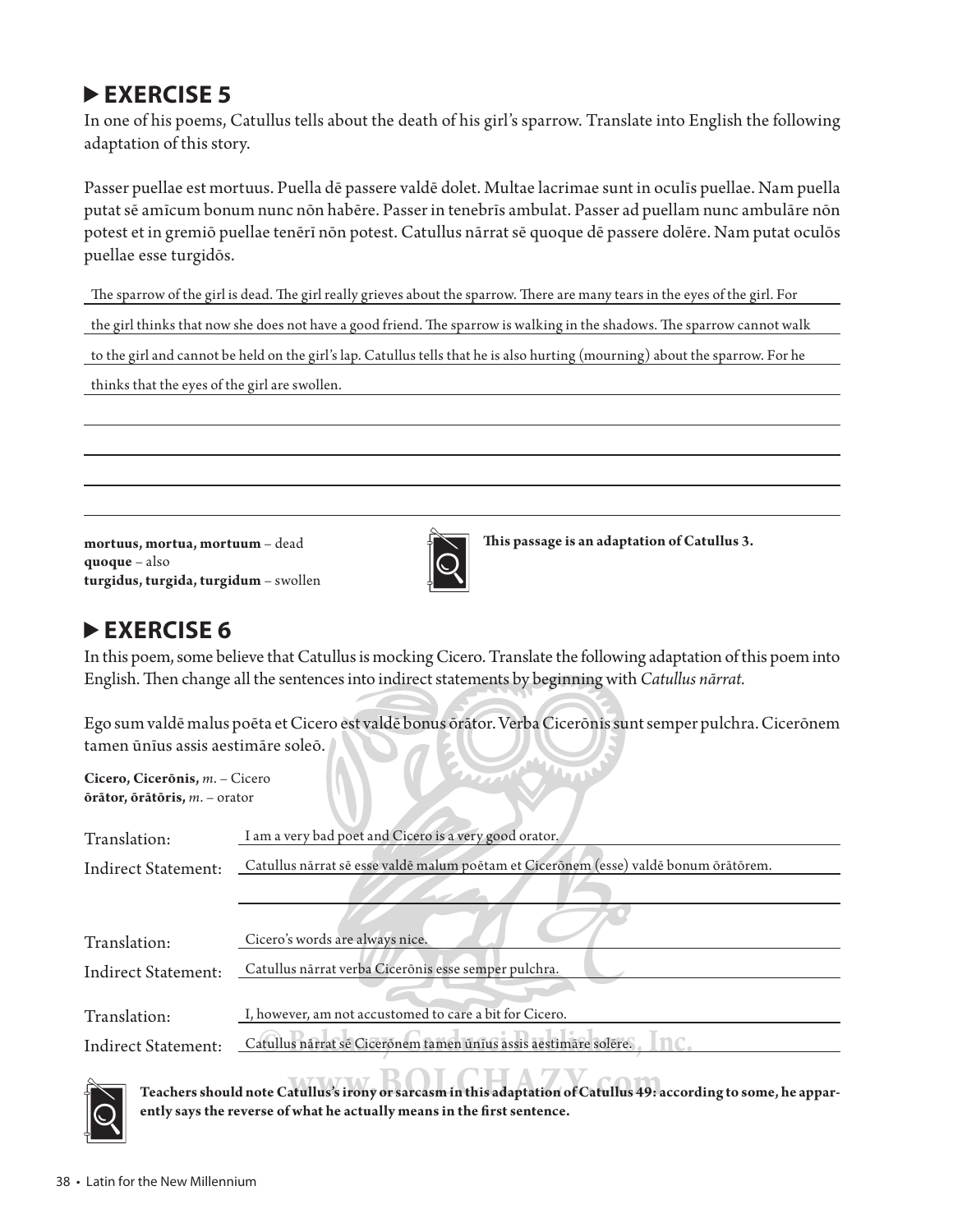

The typical number of nine diners on three couches is shown in this drawing of Romans assembled in the triclinium for a dinner party.

In one of his poems, Catullus sends a dinner invitation to his friend, but it turns out to be quite a surprising invitation. Translate into English.

Dēbēs ambulāre ad casam meam, Fabulle, et cēnāre mēcum. Putō nōs posse bonam cēnam habēre. Sed dēbēs multum cibum portāre. Nam Catullus pecūniam nōn habet et nōn putat sē posse cēnam parāre. Sed Catullus potest Fabullō mūnera pulchra dare. Itaque Catullus et puella Fabullum exspectant.

You have to walk to my cottage, Fabullus, and dine with me. I think that we can have a good dinner. But you have to

bring lots of food. For Catullus does not have money and does not think that he can prepare a dinner. But Catullus

can give to Fabullus nice gifts. And so Catullus and the girl are expecting Fabullus.

**cēna, cēnae,** *f*. – dinner **mūnera** (*acc. pl.*) – gifts **cēnō, cēnāre, cēnāvī, cēnātum** – to dine **nōs** (*acc*.) – we **cibus, cibī,** *m*. – food **pecūnia, pecūniae,** *f*. – money **mēcum** – with me **© Bolchazy-Carducci Publishers, Inc.**

**Fabullus, Fabullī,** *m*. – Fabullus **portō, portāre, portāvī, portātum** – to carry



**Th is passage is an adaptation of Catullus 13. www.BOLCHAZY.com**